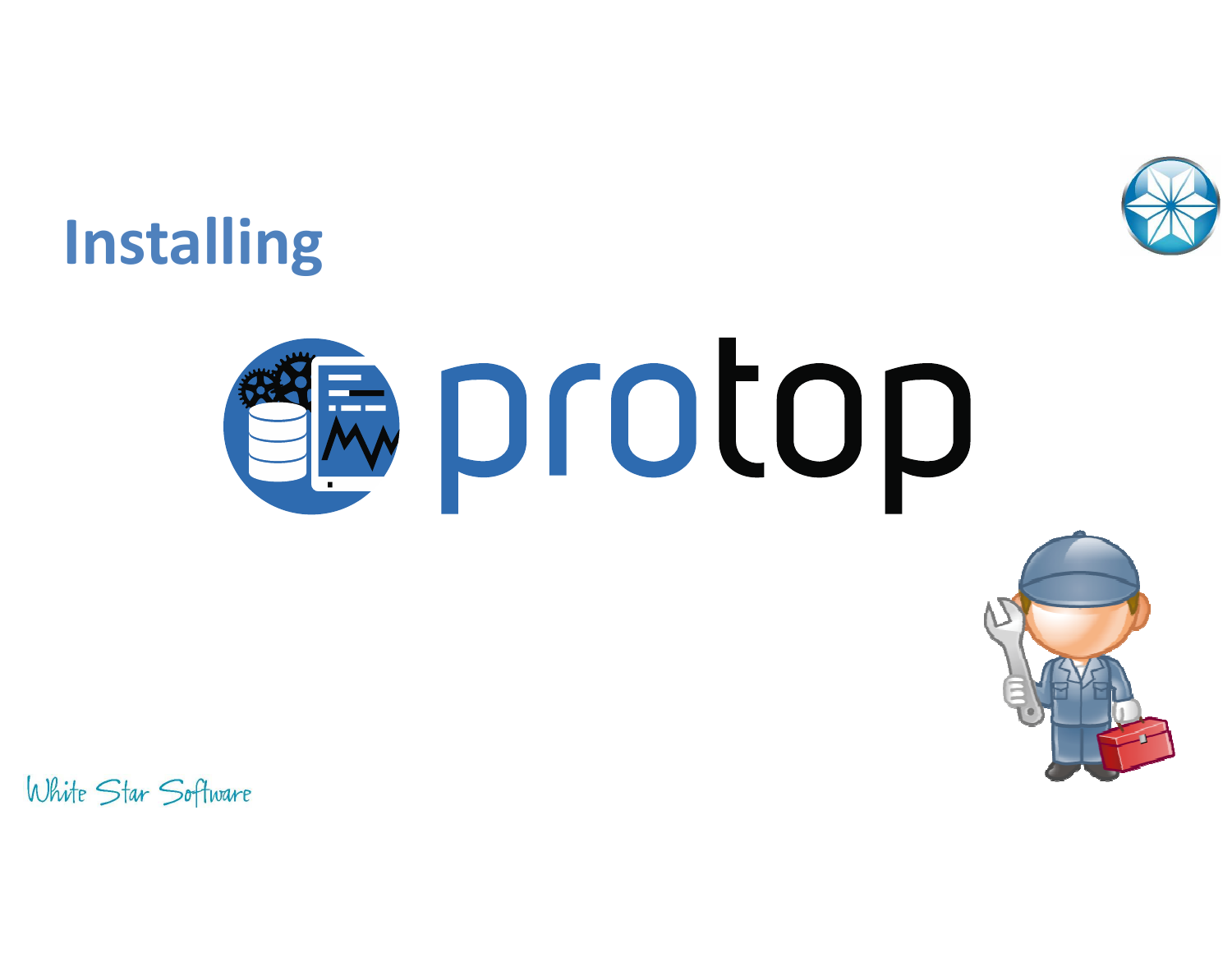

# Before You Begin

ProTop depends on Progress' **V**irtual **S**ystem **T**ables to operate. For best results please first ensure that your OpenEdge VSTs are up to date. If your database has been around for a while OpenEdge service packs and upgrades may have been applied. Many of these add new features to the VSTs and meta-schema that ProTop would like to utilize.

Unfortunately people often forget to run the proutil command to update those VSTs and meta-schema tables. To make sure that you are completely up to date shutdown your database and run:

proutil dbname -C updatevstproutil dbname -C updateschema

If it is available ProTop will also take advantage of "dbanalys" data. You can create the needed output with this command:

```
proutil dbname –C dbanalys > dbanalys/dbname.dba
```
ProTop will look for the output file in the dbanalys sub-directory of the ProTop install directory. If found it will be used to give insight into table sizes and characteristics. It should be periodically refreshed (weekly is typical). (On large databases this command may take several hours to run – it is usually run during slow periods.)

```
White Star Software
```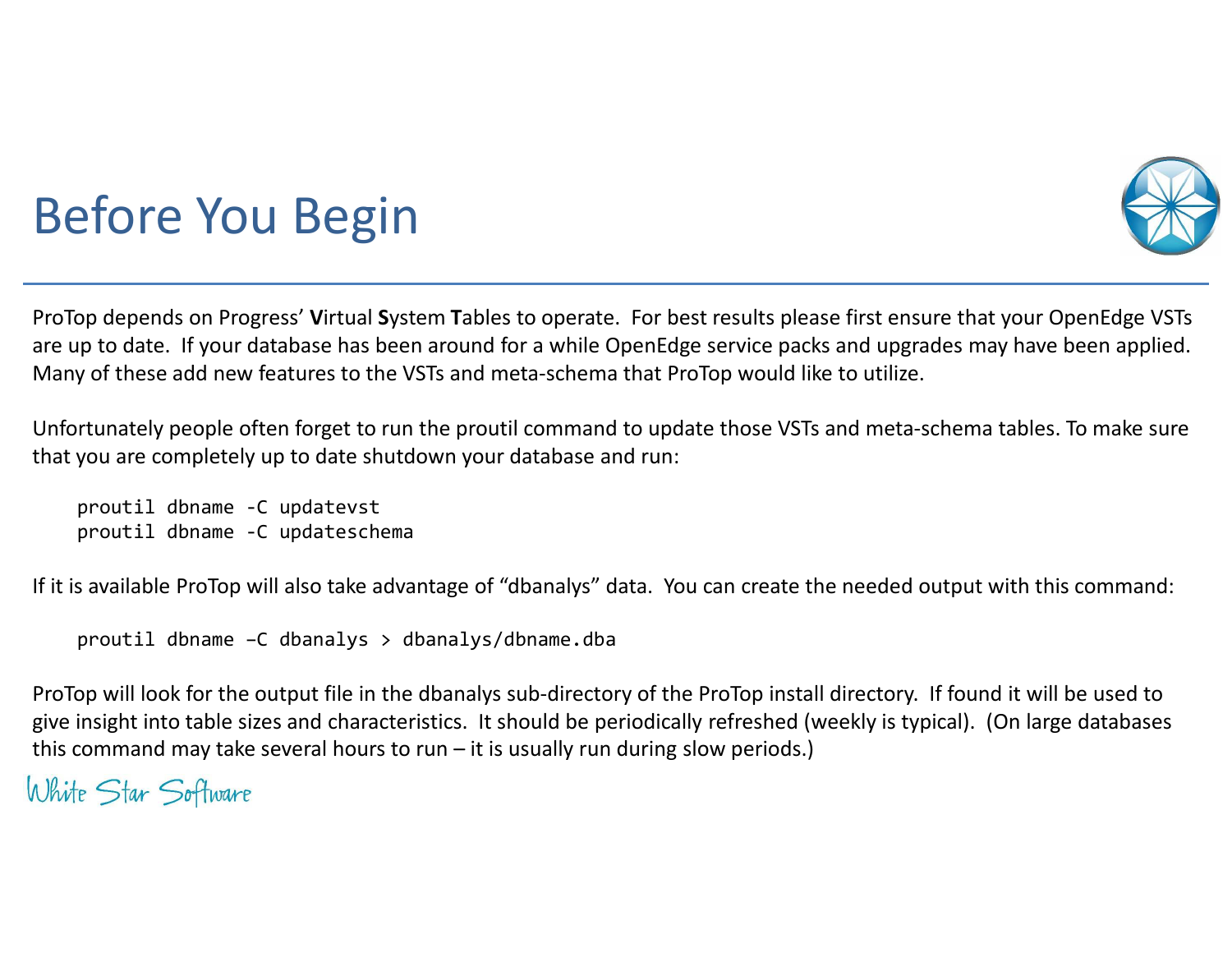

# Before You Begin

To get the most out of ProTop you will also want to be able to view table and index statistics. By default Progress only tracks the first 50 of each which severely limits their usefulness. While you have the database down to update VSTs from the previous step you should also ensure that you set the -tablerangesize and -indexrangesize parameters large enough to view all tables and indexes.

To determine "large enough" execute the following 4gl code snippet:

```
find last file no-lock where tbl-type = "t" use-index file-number.

find last _index no-lock where not _index._index-name begins "_" use-index _index-number.display
_file-number label "table range"
_idx-num label "index range".
```
We suggest rounding them up to the next 50 or 100 to allow for growth. These are server startup parameters that belong in your db server startup script, pf file or in \$DLC/properties/conmgr.properties -> otherargs.

```
White Star Software
```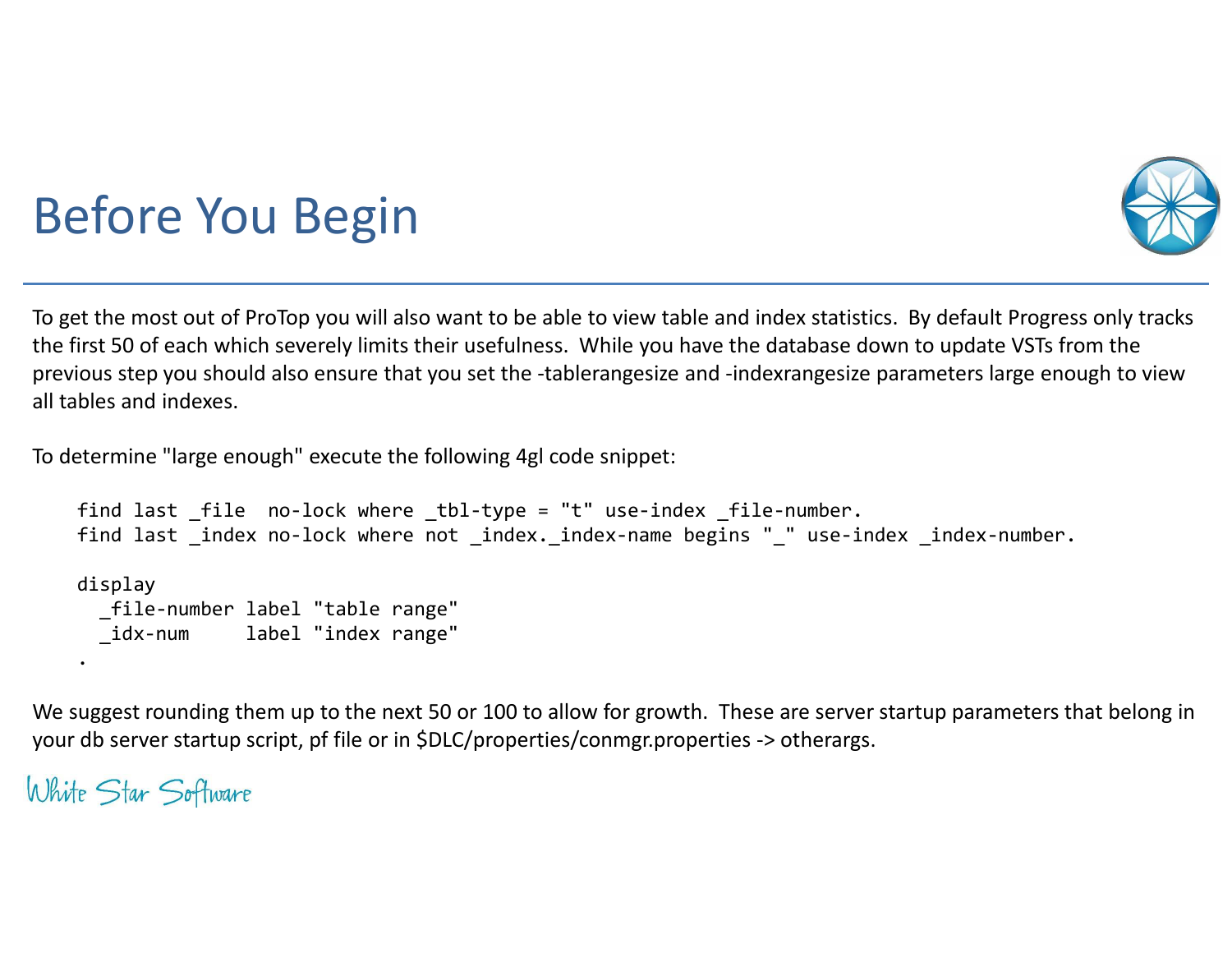

## Prepare

- $\bullet$ Pick a directory to install ProTop in. Create it if it does not exist.
- •Do you need r-code?
- •If you need r-code determine what version of OpenEdge you have.
- There are some OpenEdge version specific limitations to ProTop:
	- The ProTop interactive client supports OpenEdge 10.2 and greater
	- Partial client functionality is available for 10.1 and earlier some features may not work
	- The data collectors (used by the web portal) work with 9.1 or higher
	- There is no version 9 r-code available at this time
- • Does your site have a web proxy? If there is a web proxy in use we may need to know the proxy URL.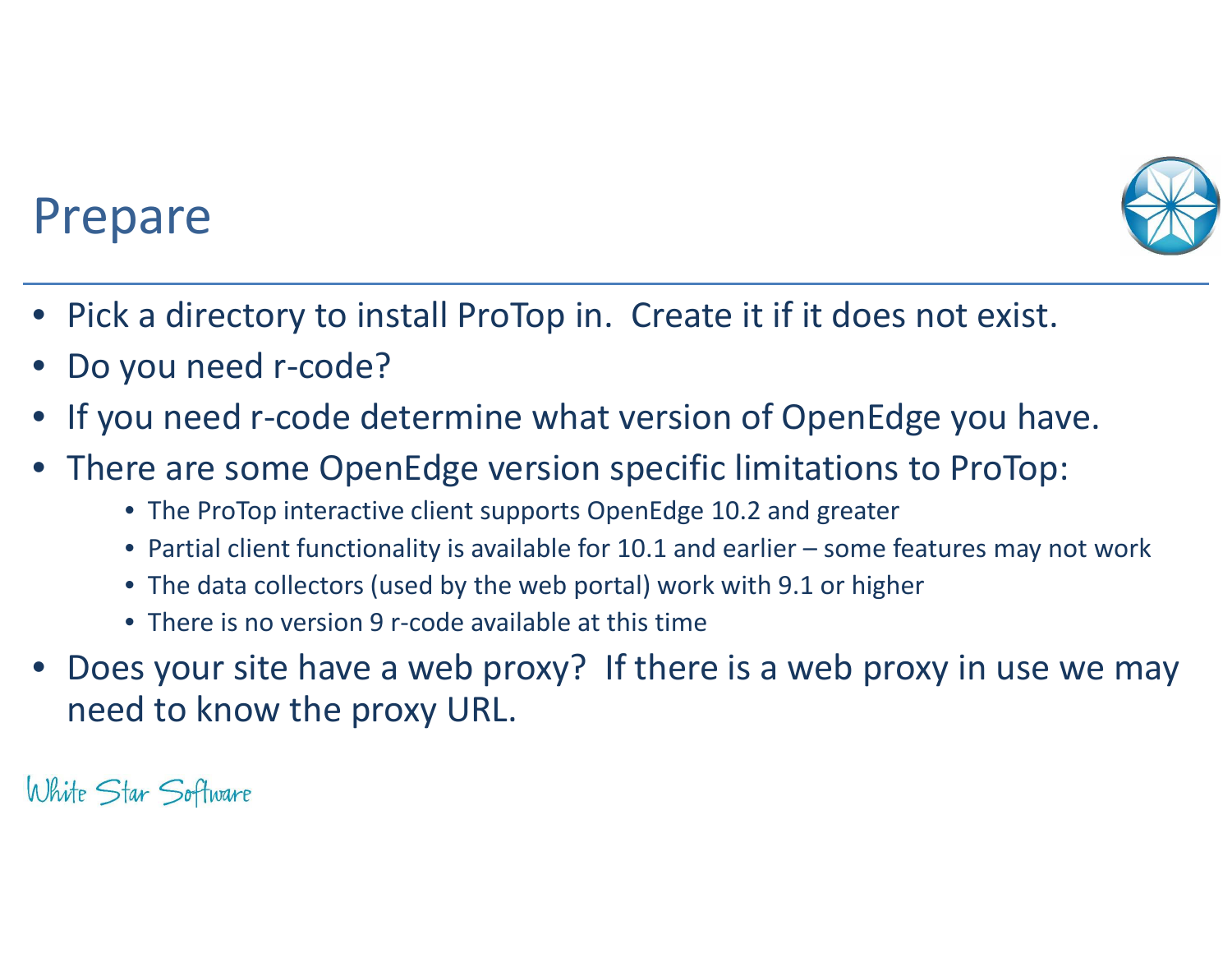## Prepare - UNIX

- Ensure that your terminal window is at least 132 columns wide and 48 lines tall.
- ProTop uses its own "protermcap" file (found in the etc subdirectory).
- Most emulators that support "xterm" should be fine.
- ProTop expects:
	- –— Delete = DEL
	- $\mathcal{L}_{\mathcal{A}}$  , and the set of the set of the set of the set of the set of the set of the set of the set of the set of the set of the set of the set of the set of the set of the set of the set of the set of the set of th  $-$  Functions keys are in "" mode





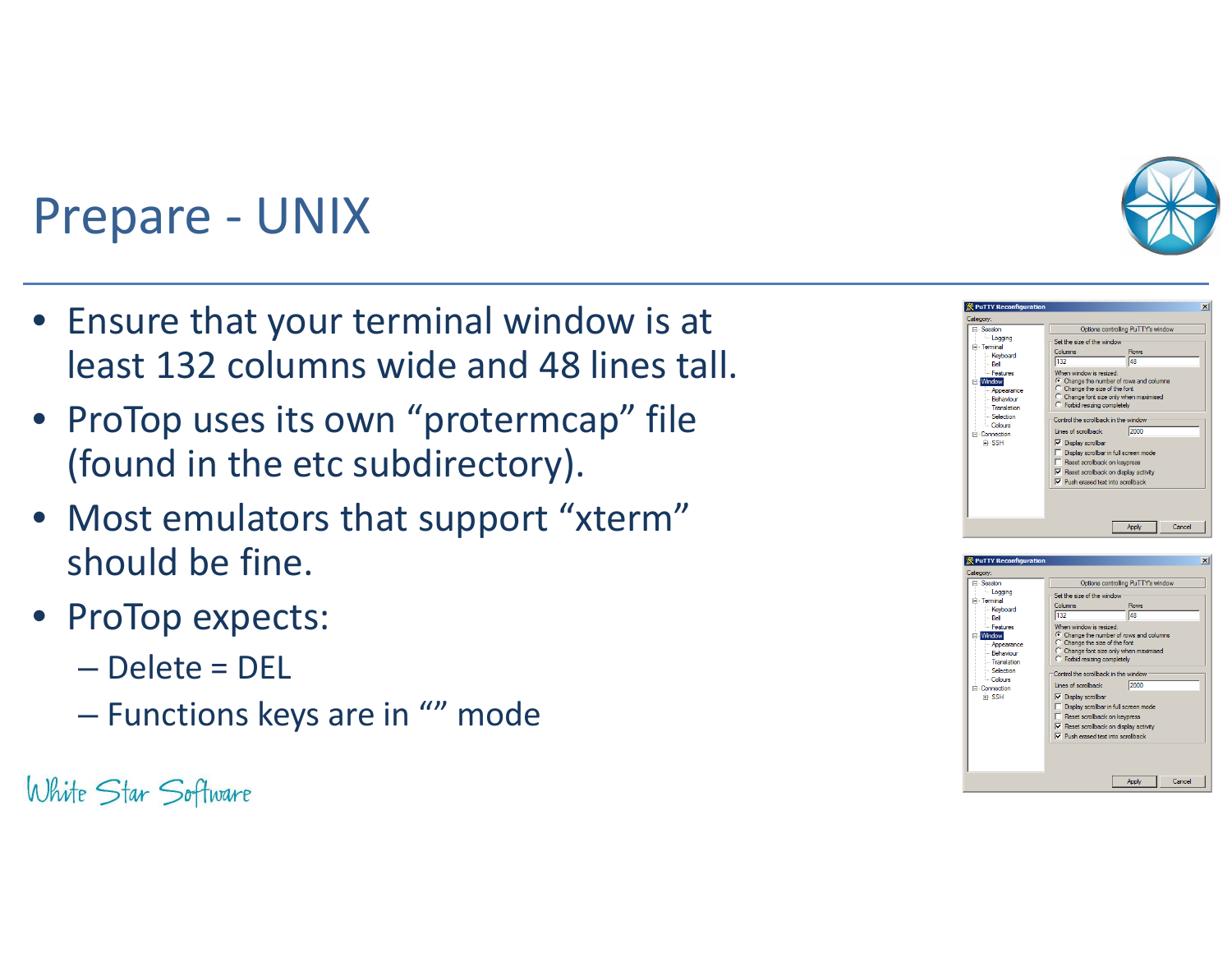

## Prepare - Windows

- • Right-Click the PROENV icon and select "Properties" and then "Layout" tab
- Ensure that the PROENV icon is at least 132 columns wide and 48 lines tall (both "screen buffer" and "window size")
- If you have an old Progress release do NOT use the default height of 300. I find that 48, 64 or 72 work well.
- Change the font to something more pleasant such as Consola 14.
- The INI file used by ProTop is etc\protop.ini

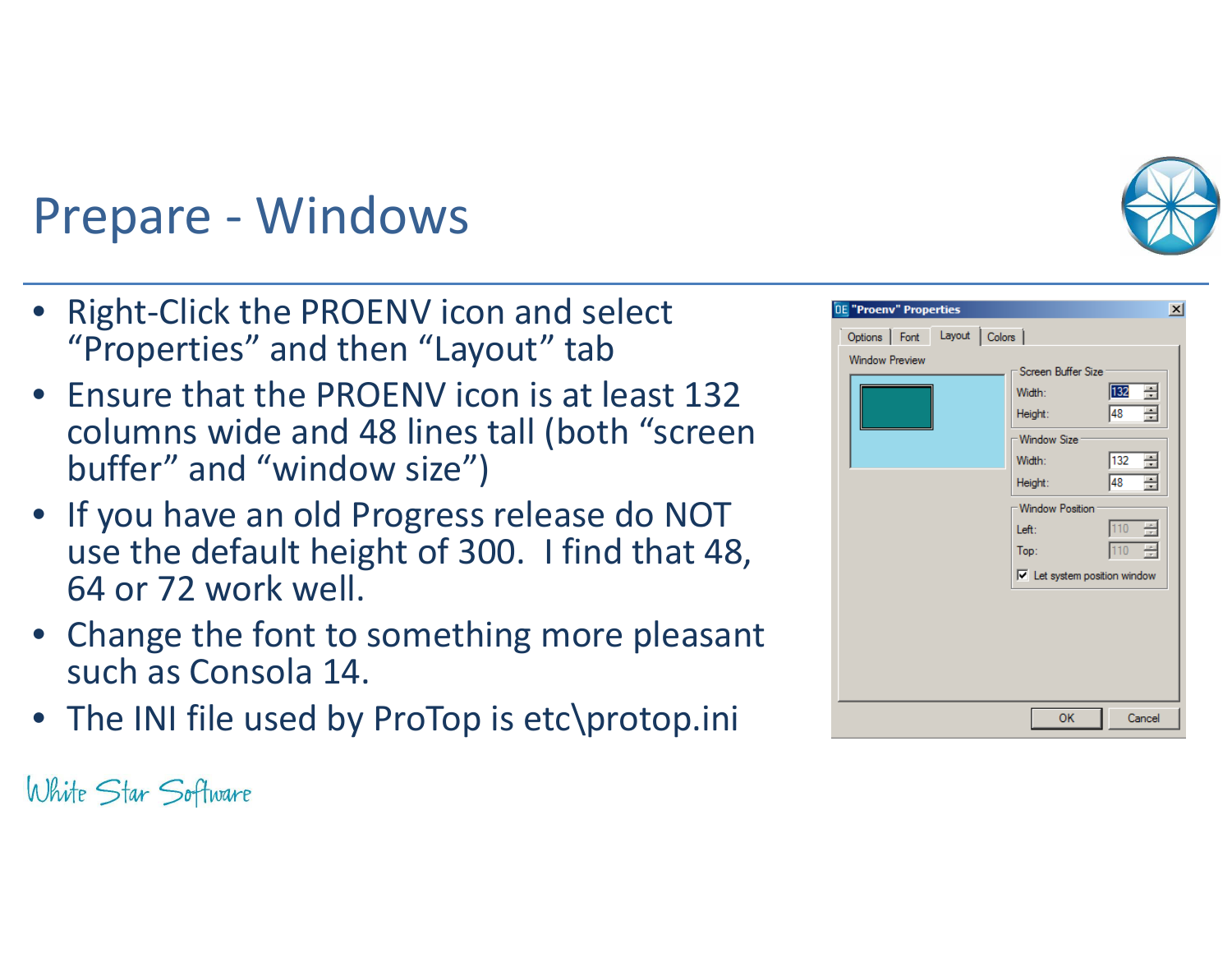

## Browse to the download page

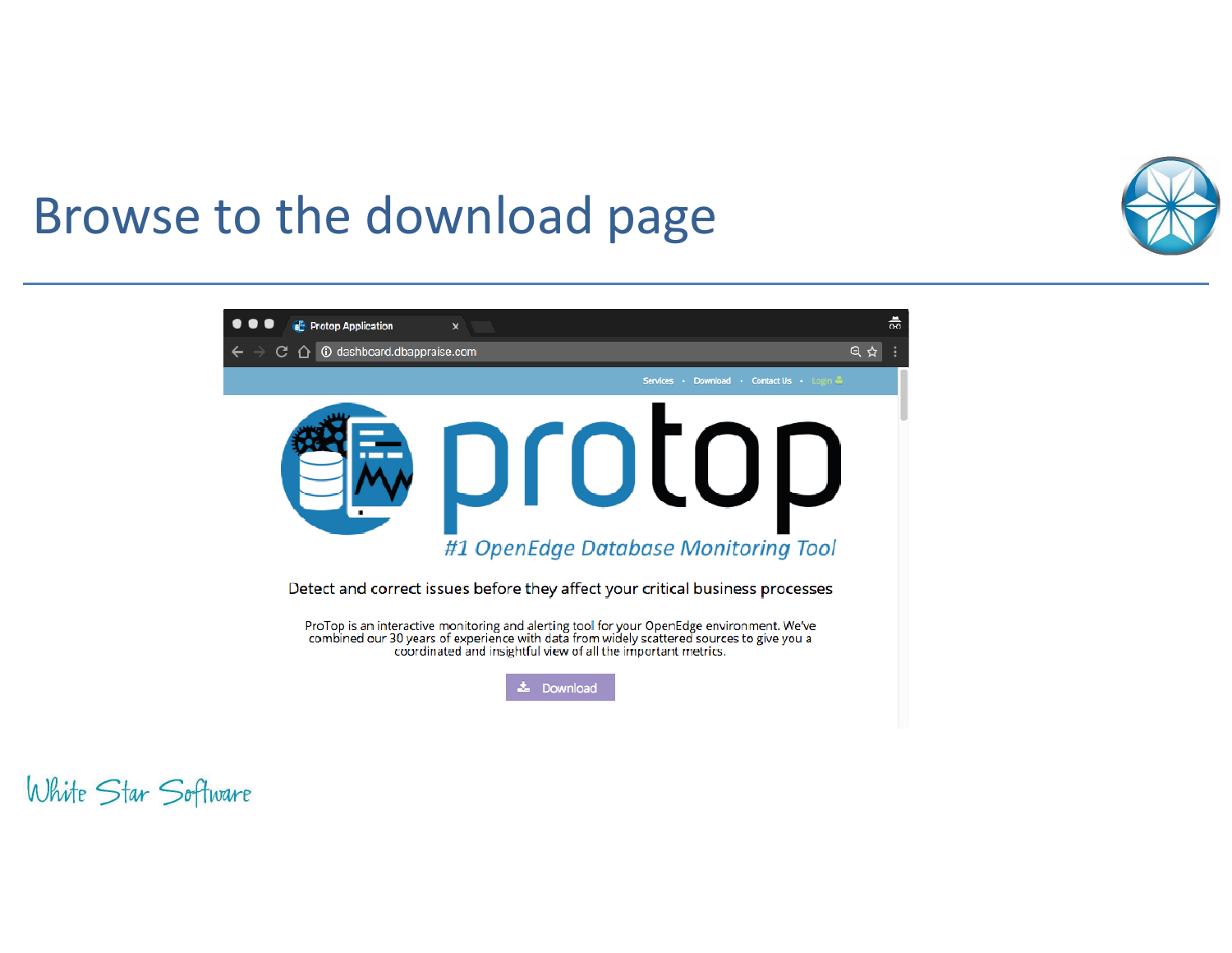## Select your download type



| Download                           | Source Code - *nix                                 |
|------------------------------------|----------------------------------------------------|
|                                    | Optional Information                               |
| Name                               | Your name                                          |
| Email                              | Email                                              |
| Company                            | Company                                            |
| Application name<br>(ex.: MFG/PRO) | Application name (ex.: MFG/PRO)                    |
|                                    | Would you like to know more<br>about               |
|                                    | No. Monitoring and alerting                        |
|                                    | No Guaranteed response-time, expert DBA<br>support |
|                                    | No Fully managed DBA services                      |
|                                    | 上 Download                                         |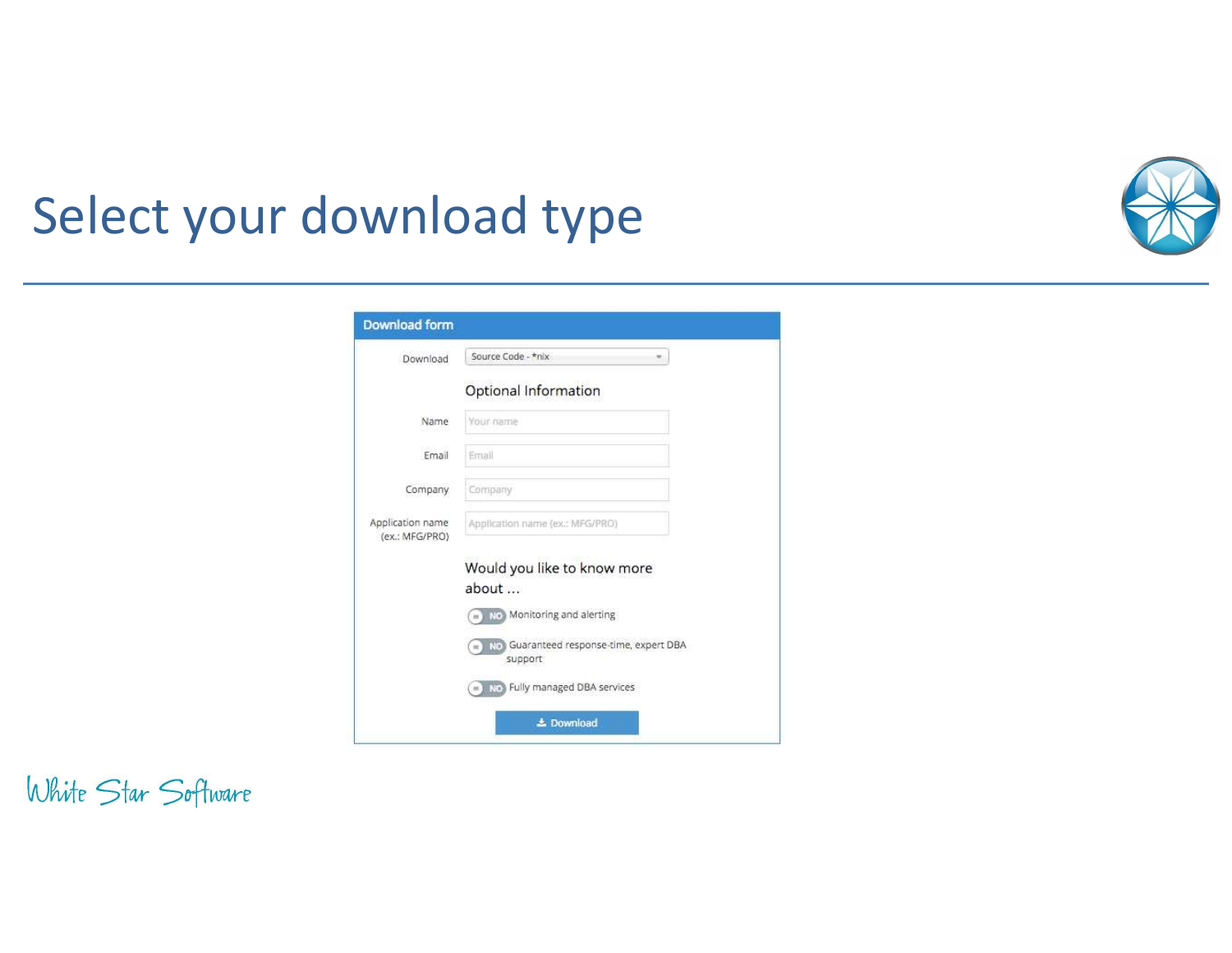

# Unzip and Install

- If necessary move the downloaded package to the install directory.
- •UNIX:
- \$ gunzip pt3.3x-src.tar.gz
- \$ tar xvf pt3.3x-src.tar
- \$ ./pt3inst.sh

#### $\bullet$ Windows:

proenv> unzip pt3.3x-src.tar.zipproenv> .\pt3inst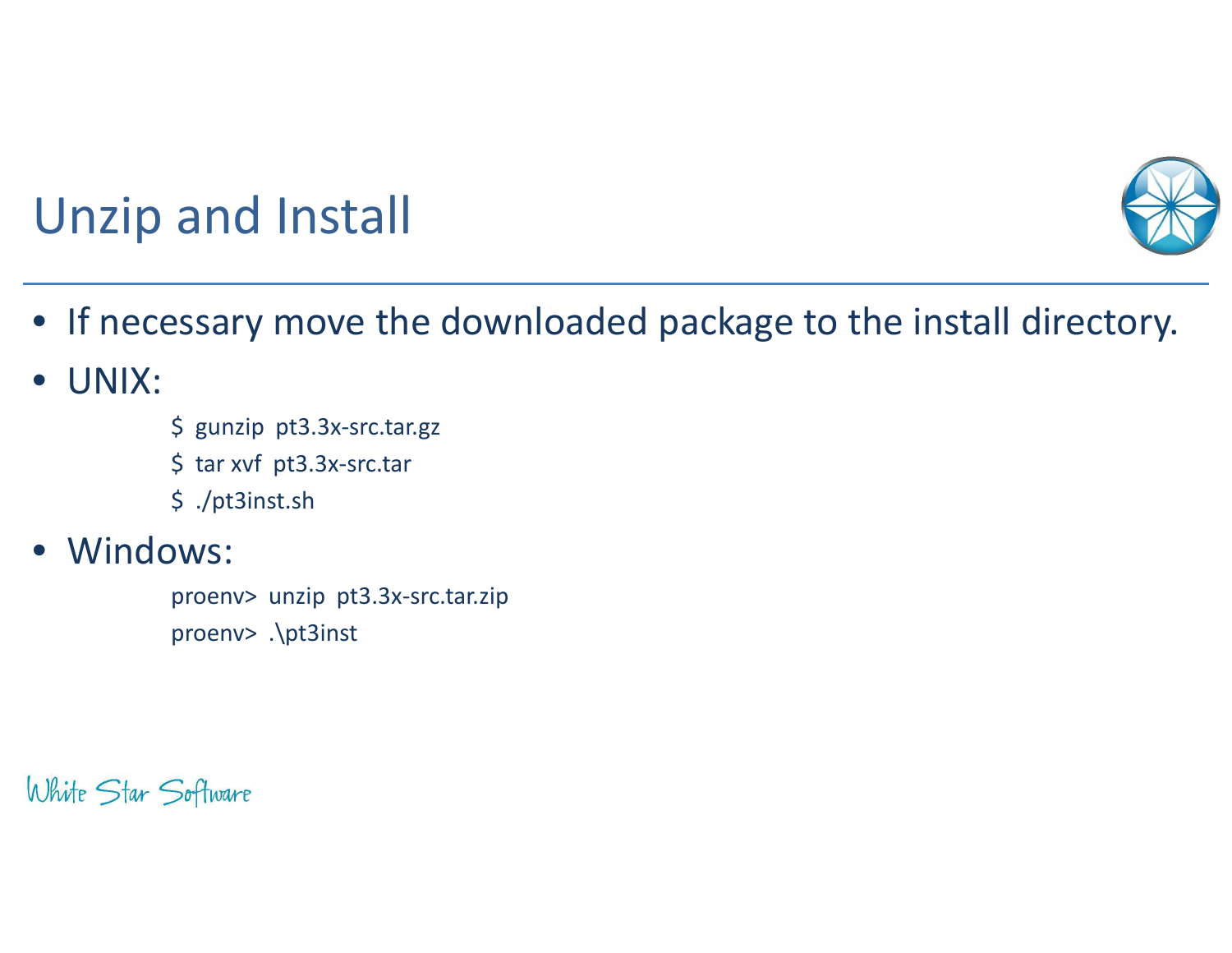

## Install - Configuration

|                                                                                              | -- ProTop 3 Configuration ---------            |
|----------------------------------------------------------------------------------------------|------------------------------------------------|
| Log Files: /home/pt3n/log__________<br>Temp Files: /home/pt3n/tmp<br>Reports: /home/pt3n/rpt |                                                |
| Proxy: ____________                                                                          | (only if necessary!) i.e. proxy.xyzzy.com:8080 |

ProTop 3 is being installed in: /home/pt3nDetailed log is: pt3inst.logEnter data or press F4 to end.

**Note**: The tmp and log dirs will be created if they do not already exist

Enter <GO> (F1 or CTRL-X) to advance to the next screen.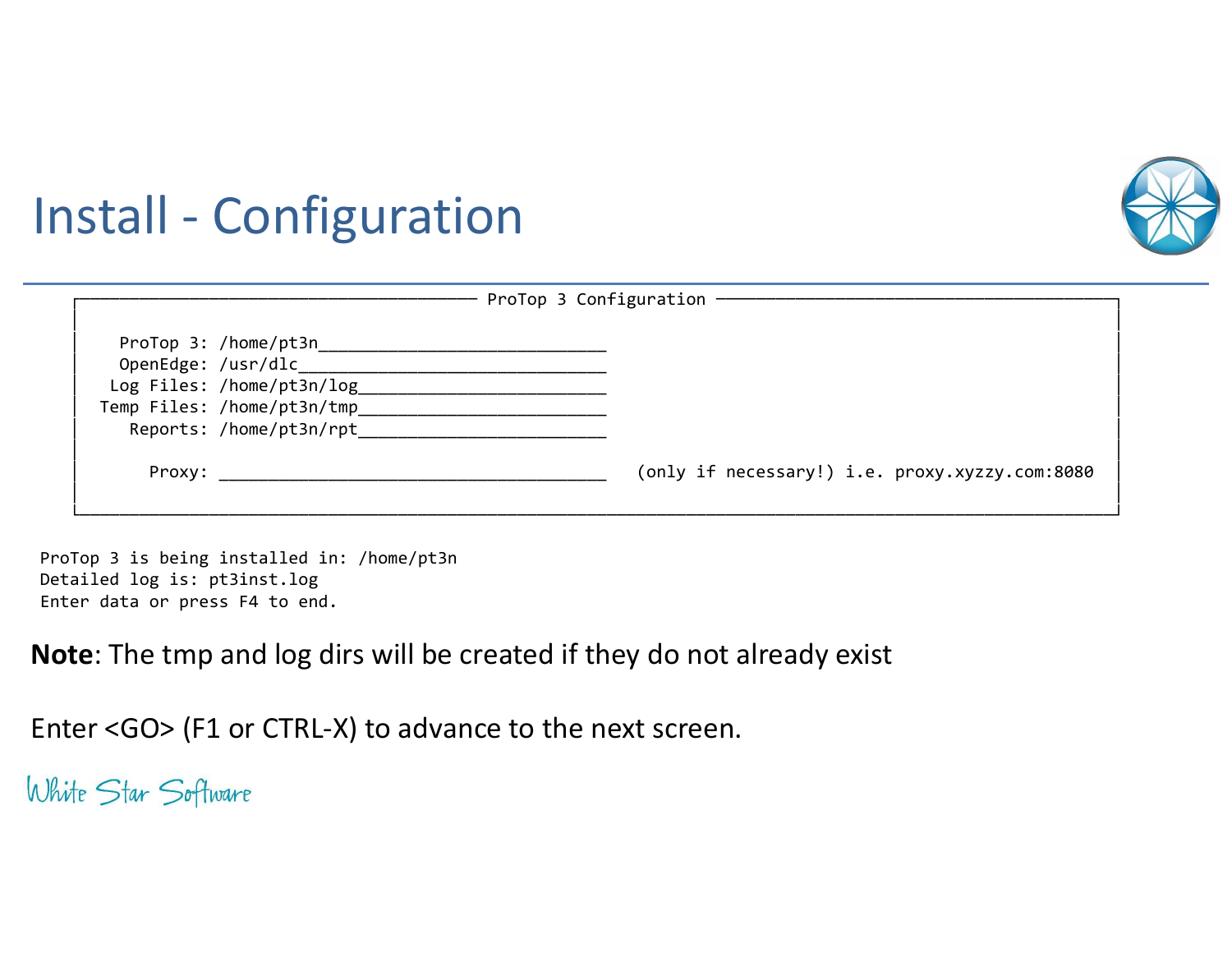

# Install Types

- Local install (no portal)
	- This install will have a blank custId and no interaction with the backend portal.
- Use an existing custId
	- You might use this if you are adding a server to an existing group of databases.
	- Or you may have made a special arrangement to have a pre-set custId ready for you.
- • Create a new custId
	- Select this option if you wish to use the free dashboard. A random custId will be generated and assigned. You will need to provide a working email address for the final setup instructions to be sent to.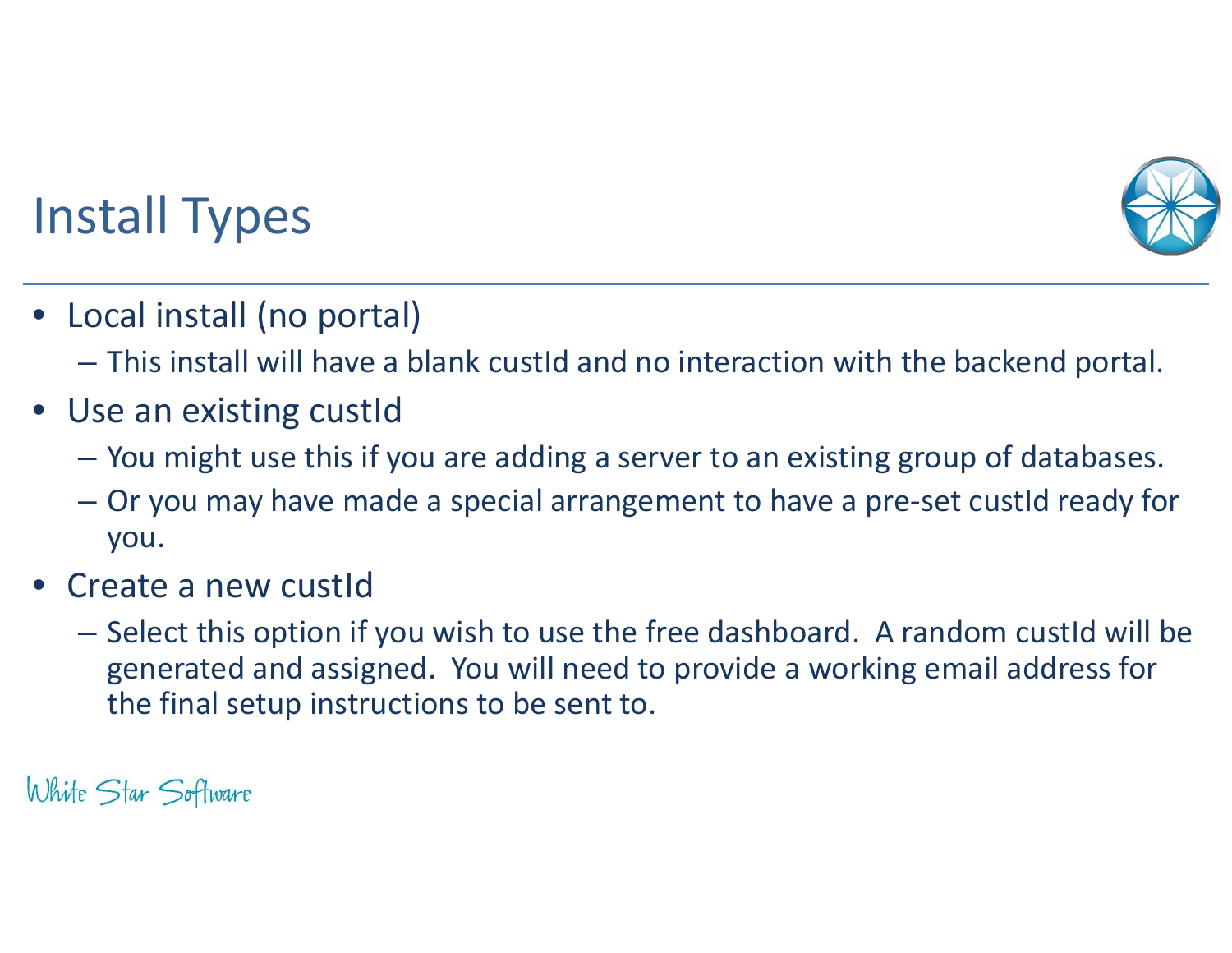

## Select Install Type

| ProTop 3 Install Type -                                                                                                                                                    |  |
|----------------------------------------------------------------------------------------------------------------------------------------------------------------------------|--|
| A Customer Id is needed to enable data transfer to support the web portal. Your firewall must<br>have port 80 open for outbound traffic on the db server for this to work. |  |
| If you do not wish to use the web portal choose the "Local" install type.                                                                                                  |  |
| () Local install (no portal)<br>(X) Use an existing custId<br>() Create a new custId                                                                                       |  |

└────────────────────────────────────────────────────────────────────────────────────────────────────┘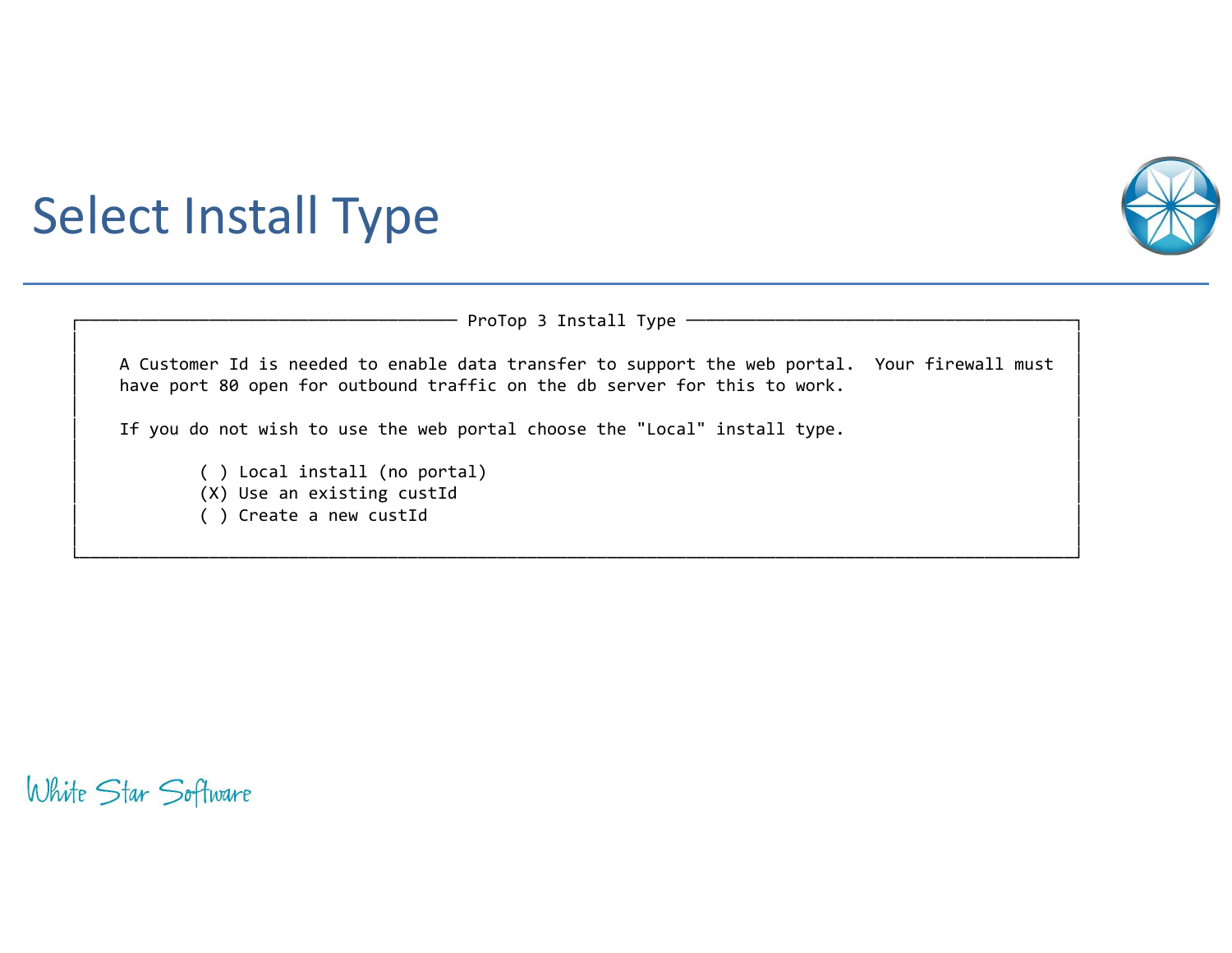

## Install – Existing Customer Id

| Existing ProTop CustId |  |  |
|------------------------|--|--|
|                        |  |  |

A Customer Id is needed to enable data transfer to support the web portal. Your firewall must have port 80 open for outbound traffic on the db server for this to work.

│ │

│ │

│ │└────────────────────────────────────────────────────────────────────────────────────────────────────────┘

Enter your previously assigned custId below.

Customer Id: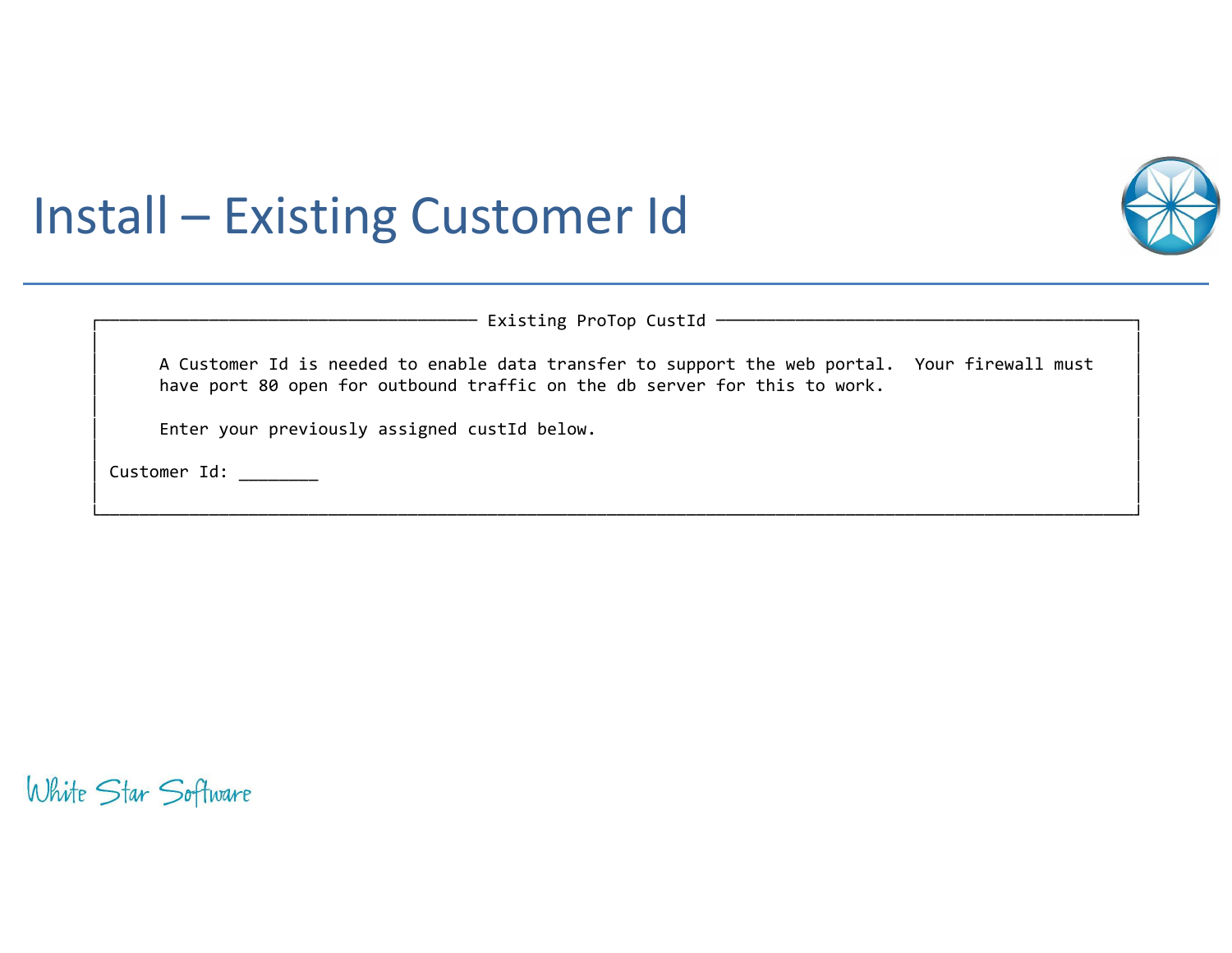

## Install – Create a new custId

| $\blacksquare$<br>New | <b>CUST</b><br>ΠO | emai | .<br>addre<br>___ |  |
|-----------------------|-------------------|------|-------------------|--|
|                       |                   |      |                   |  |

│ │

│ │└────────────────────────────────────────────────────────────────────────────────────────────────────┘

A valid email address is required in order to send instructions to complete your portal setup.

Email Id: tom@wss.com Company Name: Lift Line Skiing

− Confirmation −

│ │Your new custId is z7956 │ │

An email has been sent to tom@wss.com with instructions to complete your portal setup.

│ ───────────────────────────────────────────── ││ <OK> <Help> │└───────────────────────────────────────────────┘

│ │

**Note:** Some European keyboard configurations may not be able to enter the "@" symbol. In this case, please use <Alt>-64 to enter it.White Star Software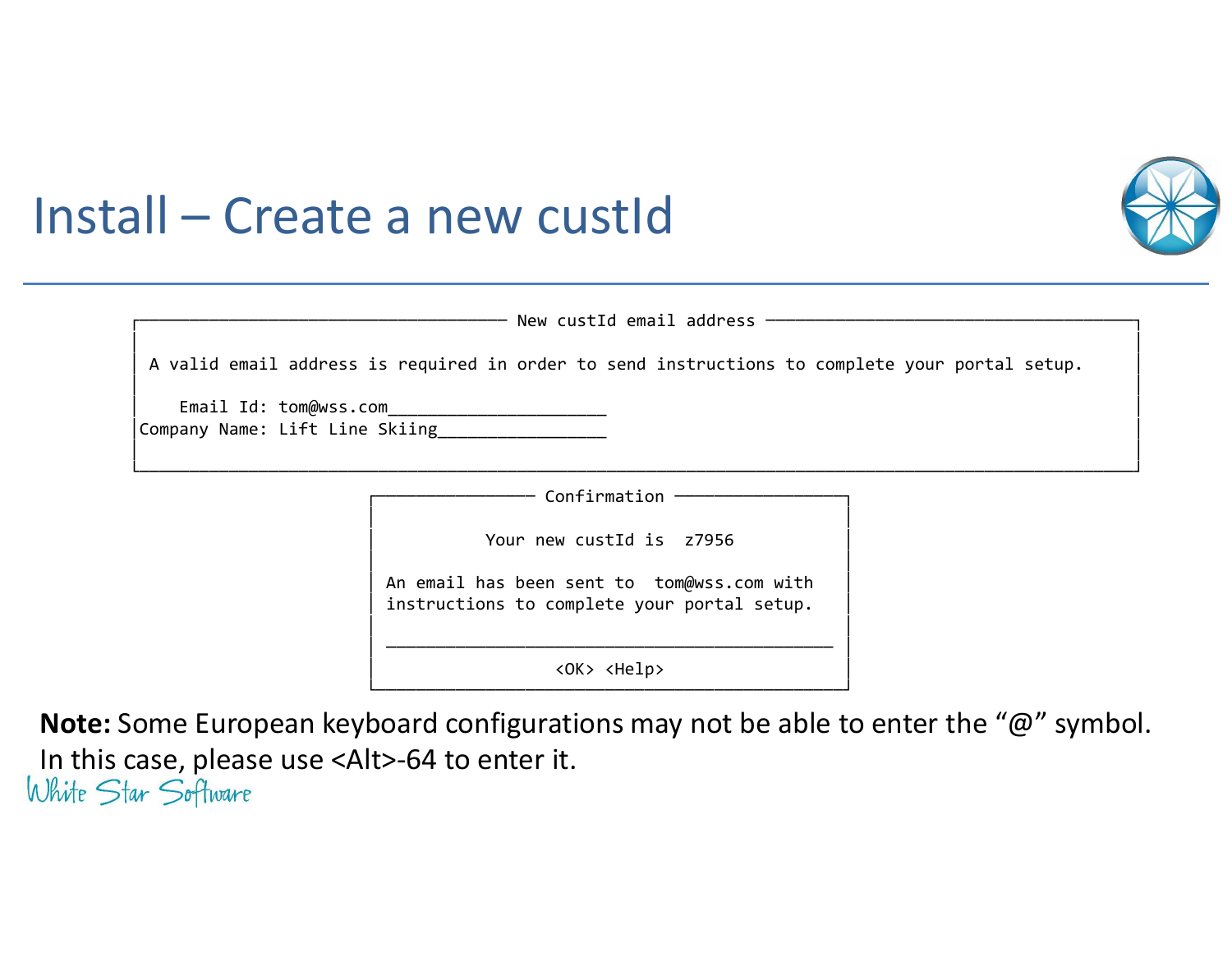

## Configure Databases

Run the database maintenance tool bin/dbmaint.<sh or bat> to configure the database(s) you wish to have monitored:

bin/dbmaint.sh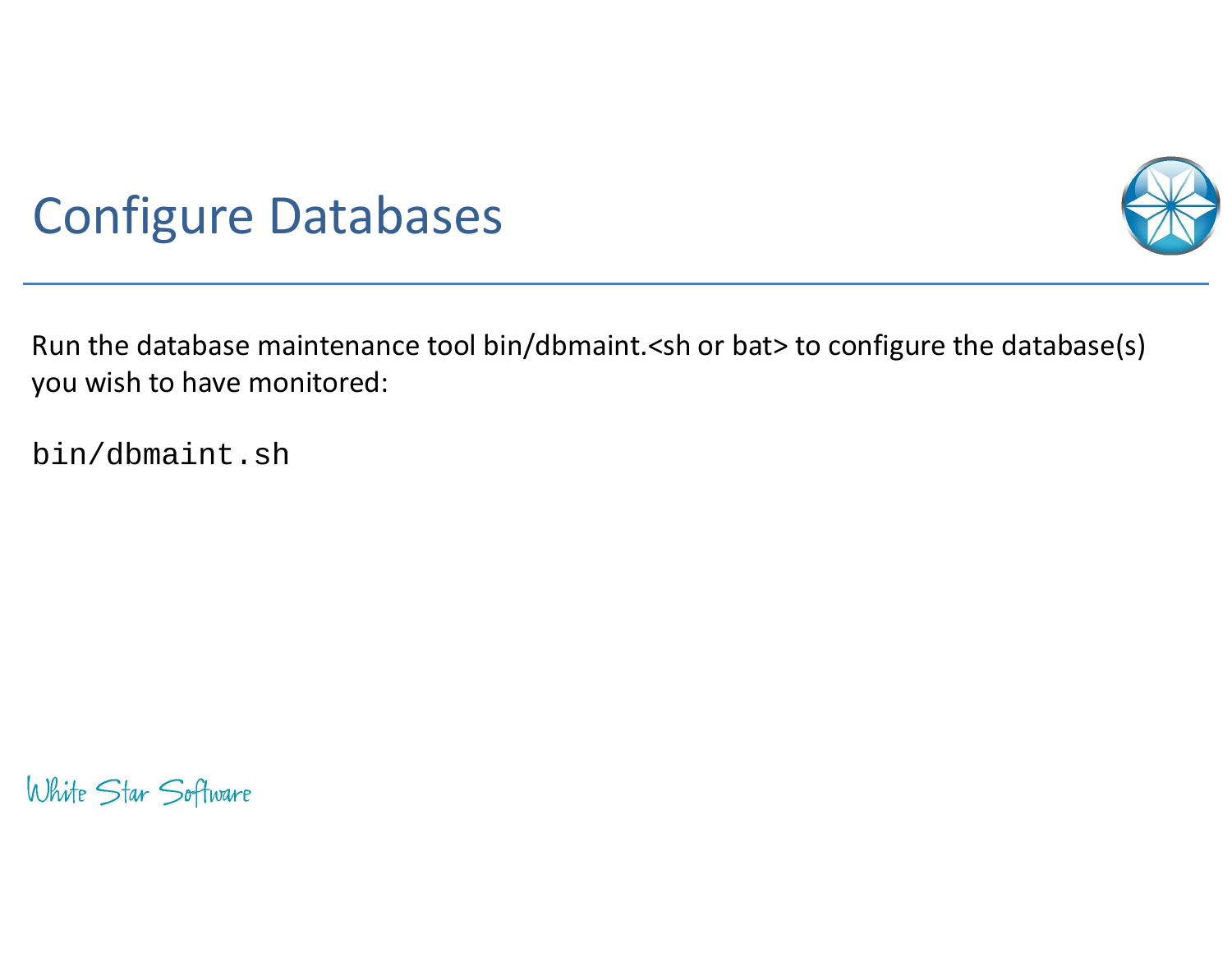

## **Configure Databases**

#### Fill in the required information

| <insert>, ^T = insert new record.<br/><delete>, ^D = delete record.<br/><enter> = update a record.</enter></delete></insert> |
|------------------------------------------------------------------------------------------------------------------------------|
| $m = \text{toggle 'Mon?' flag.}$                                                                                             |
| $s = save changes.$<br>$x =$ save and exit.<br>$q = q$ uit without saving.                                                   |

| friendlyName           | dbPath                  | Mon? Type |
|------------------------|-------------------------|-----------|
| >s2k                   | /home/pt3dev/sports2000 | no        |
|                        |                         |           |
|                        |                         |           |
| White<br>Star Software |                         |           |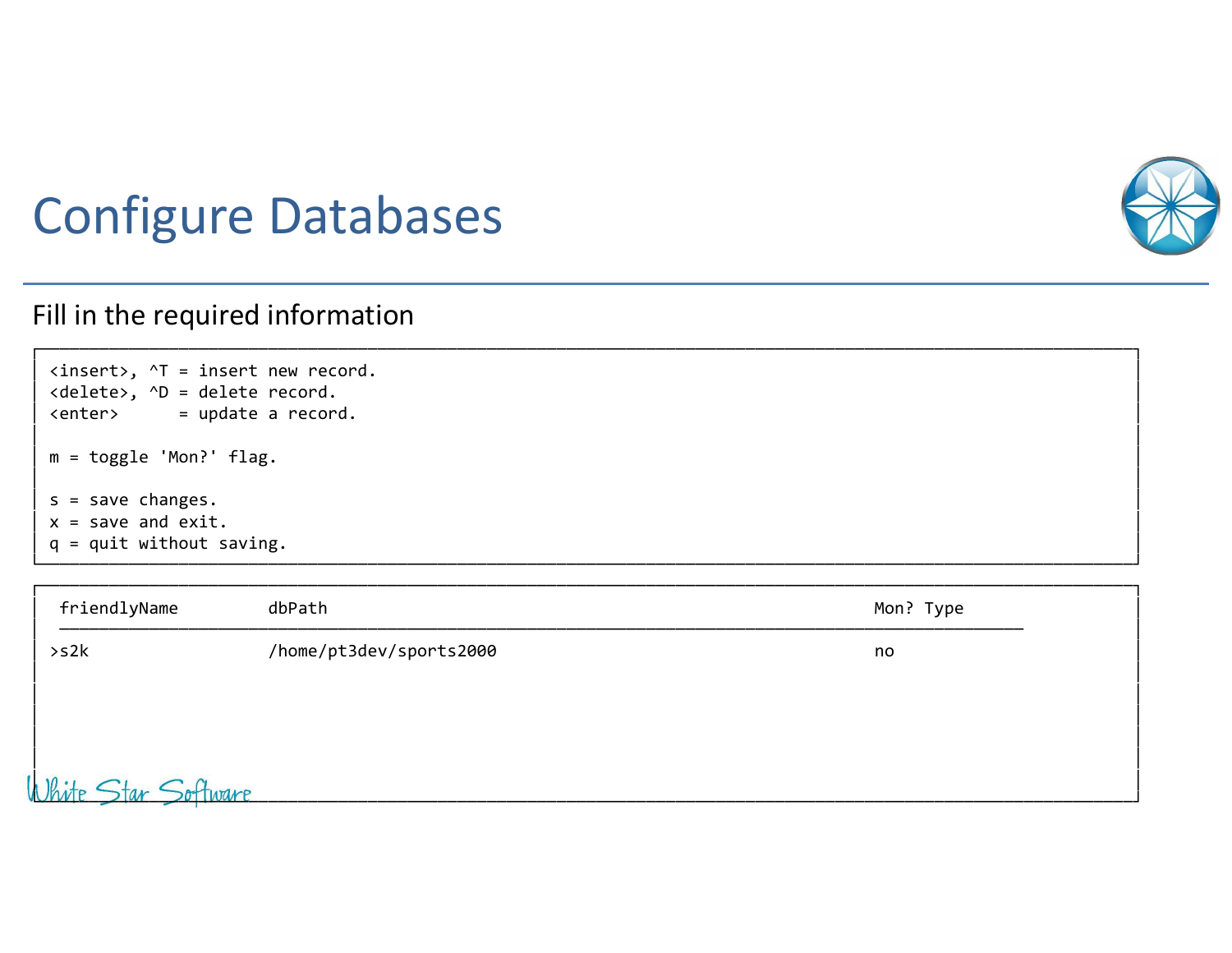

# Configure Databases

- Friendly Name: Enter a unique short name ("friendlyname") for the database and the full path.
- If you would like to upload data to the web portal, enter "yes" in the "Monitored" field.
- Use <Ctrl-X> to save the database information; Enter <Ctrl-T> to insert a new line for additional databases.
- When you're done adding databases, hit "x" to save and exit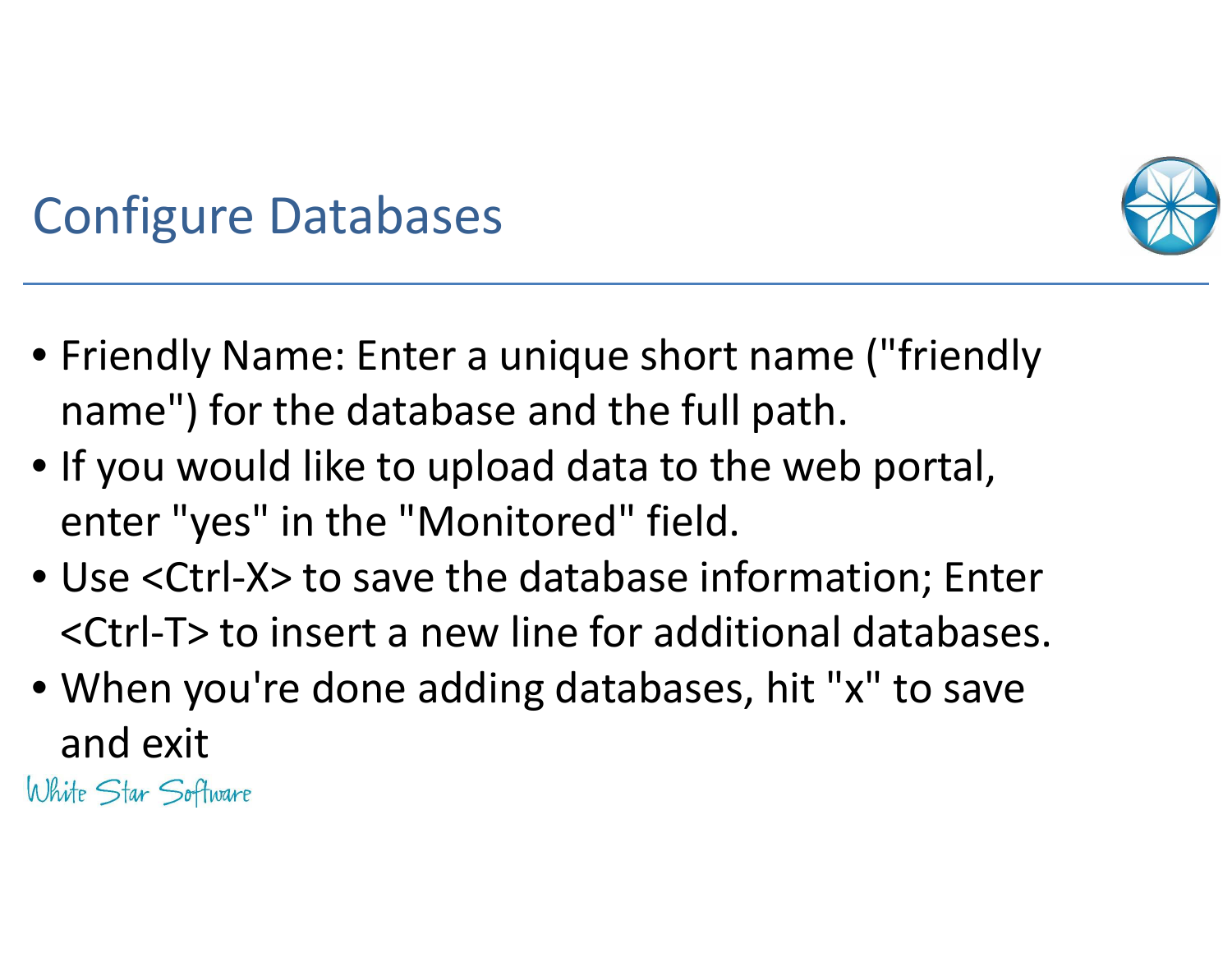

# Advanced Configuration

- etc/highlight.cfg:
- This file controls the color-coding in ProTop. Adjust the threshold values to display warning and alert colors in ProTop.
- etc/email.cfg:

This file contains the email command for your system and is used when you select option "M" in ProTop (Send Screen capture to an email). The defaults are sufficient for 99% of \*nix and Windows systems.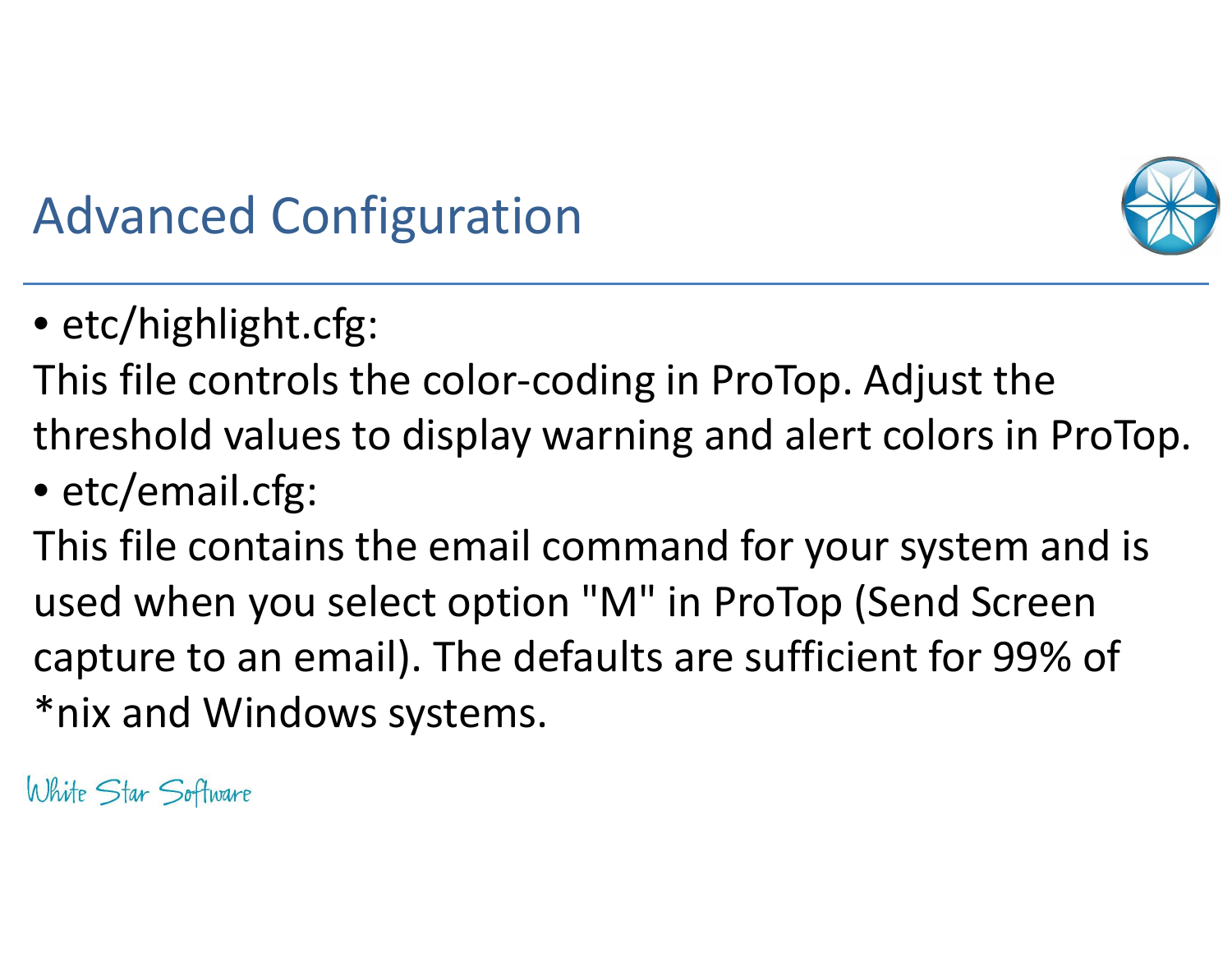

# Launching ProTop Character

To access the character version of ProTop, type the following from the protop install directory:

bin/protop <friendlyname>

| Commits:<br>Hit%<br>100.00<br>DB UpTime:<br>00:12<br>00:00:00<br>Connections:<br>$\mathbf{0}$<br>Oldest TRX:<br>5<br>865<br>02:41<br>Curr BIClstr:<br>$\mathbf{1}$<br>Log Reads:<br>Undos:<br>$\mathbf{0}$<br>Bkp Age:<br>Brokers:<br>$\mathbf{0}$<br>$\overline{2}$<br>$\circ$<br>$\circ$<br>Lock Tbl HWM:<br>Oldest BIClstr:<br>OS Reads:<br>$\Omega$<br>4gl Servers:<br>$\mathbf{0}$<br>276<br>$\mathbf{0}$<br>$\mathbf{0}$<br>Rec Reads:<br>Curr # Locks:<br>SQL Servers:<br>New RM:<br>Num BIClstrs:<br>$\Omega$<br>$\overline{2}$<br>3.14<br>$\mathbf{0}$<br>LogRd/RecRd:<br>Modified Bufs:<br>From RM:<br>$\mathbf{0}$<br>4ql Clients:<br>BI MB Used:<br>$\mathbf{0}$<br>Loq Writes:<br>$\mathbf{0}$<br>From Free:<br>$\mathbf{0}$<br>Curr AI Extent:<br>$5$ of $5$<br>SQL Clients:<br>$\mathbf 0$<br>OS Writes:<br>0.02<br>$\mathbf{0}$<br>$\mathbf{0}$<br>Curr AI Seq#:<br>IO Response:<br>Examined:<br>5<br>App Server:<br>$\circ$<br>$\mathbf{0}$<br>$\mathbf{0}$<br>Rec Creates:<br>BogoMIPS:?<br>Front2Bk:<br>Empty AI Exts:<br>4<br>Web Speed:<br>0.00<br>Rec Updates:<br>$\mathbf{0}$<br>BOQOMIP%:<br>Remove Lk:<br>$\mathbf{0}$<br>Full AI Exts:<br>$\Omega$<br>BIW:<br>$\mathbf{0}$<br>AIW:<br>Rec Deletes:<br>$\mathbf{0}$<br>Locked AI Exts:<br>77<br>$\mathbf{0}$<br>$\circ$<br>Rec Locks:<br>Notes:<br>APW Writes:<br>$\mathbf{0}$<br>APWs:<br>$\mathbf{0}$<br><b>BIW/AIW Write%</b><br>Rec Waits:<br>APW Write%<br>WDOG:<br>$\mathbf{0}$<br>$\circ$<br>$\mathbf{0}$<br>Local:<br>$\mathbf{1}$<br>Idx Blk Spl:<br>$\circ$<br>Writes to Loq:<br>Bufs Scanned:<br>$\mathbf{0}$<br>$\Omega$<br>$\mathbf{0}$<br>$\mathbf{0}$<br>Resrc Waits:<br>$\Omega$<br><b>BIW/AIW Writes:</b><br>APW Scan Wrts:<br>Remote:<br>$\mathbf{0}$<br>$\mathbf{0}$<br>Partial Buf Wr:<br>$\mathbf{1}$<br>Latch Waits:<br>$\mathbf{0}$<br>APW Q Wrts:<br>$\mathbf{0}$<br>Batch:<br>$\circ$<br>$\overline{0}$<br>$\circ$<br>$\Omega$<br>pica Used:<br>Busy Buf Waits:<br>$\mathbf{0}$<br>TRX:<br>Chkpt 0 Wrts:<br>$\mathbf{0}$<br>$\mathbf{0}$<br>$\mathbf{0}$<br>pica Used%<br>0.00<br>Empty Buf Wts:<br>Flushed Bufs:<br>$\mathbf{0}$<br>Blocked:<br>Table Activity<br>Tbl# Area# Table Name<br>RM Chain<br>Create<br>Read v<br>Update<br>Delete<br>#Records<br>Turns<br>7 Benefits<br>0.00<br>$\mathbf{1}$<br>21<br>$\mathbf{0}$<br>$\Omega$<br>$\mathbf{0}$<br>$\mathbf{0}$<br>$\rightarrow$<br>$\overline{2}$<br>$\overline{2}$<br>7 BillTo<br>0.00<br>$\mathbf{0}$<br>$\Omega$<br>$\mathbf{0}$<br>$\mathbf{0}$<br>3<br>$\Omega$<br>$\mathbf{o}$<br>7 Bin<br>770<br>0.00<br>$\mathbf{0}$<br>$\mathbf{0}$<br>$\overline{4}$<br>$\mathbf{o}$<br>0.00<br>$\mathbf{0}$<br>$\mathbf{0}$<br>$\mathbf{0}$<br>7 Country<br>5<br>1117<br>$\Omega$<br>$\Omega$<br>0.00<br>$\Omega$<br>$\Omega$<br>7 Customer<br>6<br>$\Omega$<br>$\Omega$<br>$\theta$<br>$\alpha$<br>0.00<br>7 Department<br>7<br>$\overline{7}$<br>55<br>$\mathbf{0}$<br>$\mathbf{0}$<br>$\mathbf{0}$<br>$\mathbf{0}$<br>7 Employee<br>0.00<br>8<br>72<br>$\circ$<br>$\Omega$<br>$\mathbf{0}$<br>$\Omega$<br>7 Family<br>0.00<br>User IO Activity<br>Flags Blk Ac v<br>PID<br>OS Rd<br>OS Wr<br>Hit% Rec Lck Rec Wts Line# Program Name<br>Usr# Tenant Name |  |  |  |  |              |
|---------------------------------------------------------------------------------------------------------------------------------------------------------------------------------------------------------------------------------------------------------------------------------------------------------------------------------------------------------------------------------------------------------------------------------------------------------------------------------------------------------------------------------------------------------------------------------------------------------------------------------------------------------------------------------------------------------------------------------------------------------------------------------------------------------------------------------------------------------------------------------------------------------------------------------------------------------------------------------------------------------------------------------------------------------------------------------------------------------------------------------------------------------------------------------------------------------------------------------------------------------------------------------------------------------------------------------------------------------------------------------------------------------------------------------------------------------------------------------------------------------------------------------------------------------------------------------------------------------------------------------------------------------------------------------------------------------------------------------------------------------------------------------------------------------------------------------------------------------------------------------------------------------------------------------------------------------------------------------------------------------------------------------------------------------------------------------------------------------------------------------------------------------------------------------------------------------------------------------------------------------------------------------------------------------------------------------------------------------------------------------------------------------------------------------------------------------------------------------------------------------------------------------------------------------------------------------------------------------------------------------------------------------------------------------------------------------------------------------------------------------------------------------------------------------------------------------------------------------------------------------------------------------------------------------------------------------------------------------------------------------------------------------------------------------------------------------------------------------------------------------------------------------------------------------------------------------------------|--|--|--|--|--------------|
|                                                                                                                                                                                                                                                                                                                                                                                                                                                                                                                                                                                                                                                                                                                                                                                                                                                                                                                                                                                                                                                                                                                                                                                                                                                                                                                                                                                                                                                                                                                                                                                                                                                                                                                                                                                                                                                                                                                                                                                                                                                                                                                                                                                                                                                                                                                                                                                                                                                                                                                                                                                                                                                                                                                                                                                                                                                                                                                                                                                                                                                                                                                                                                                                                     |  |  |  |  |              |
|                                                                                                                                                                                                                                                                                                                                                                                                                                                                                                                                                                                                                                                                                                                                                                                                                                                                                                                                                                                                                                                                                                                                                                                                                                                                                                                                                                                                                                                                                                                                                                                                                                                                                                                                                                                                                                                                                                                                                                                                                                                                                                                                                                                                                                                                                                                                                                                                                                                                                                                                                                                                                                                                                                                                                                                                                                                                                                                                                                                                                                                                                                                                                                                                                     |  |  |  |  |              |
|                                                                                                                                                                                                                                                                                                                                                                                                                                                                                                                                                                                                                                                                                                                                                                                                                                                                                                                                                                                                                                                                                                                                                                                                                                                                                                                                                                                                                                                                                                                                                                                                                                                                                                                                                                                                                                                                                                                                                                                                                                                                                                                                                                                                                                                                                                                                                                                                                                                                                                                                                                                                                                                                                                                                                                                                                                                                                                                                                                                                                                                                                                                                                                                                                     |  |  |  |  |              |
|                                                                                                                                                                                                                                                                                                                                                                                                                                                                                                                                                                                                                                                                                                                                                                                                                                                                                                                                                                                                                                                                                                                                                                                                                                                                                                                                                                                                                                                                                                                                                                                                                                                                                                                                                                                                                                                                                                                                                                                                                                                                                                                                                                                                                                                                                                                                                                                                                                                                                                                                                                                                                                                                                                                                                                                                                                                                                                                                                                                                                                                                                                                                                                                                                     |  |  |  |  |              |
|                                                                                                                                                                                                                                                                                                                                                                                                                                                                                                                                                                                                                                                                                                                                                                                                                                                                                                                                                                                                                                                                                                                                                                                                                                                                                                                                                                                                                                                                                                                                                                                                                                                                                                                                                                                                                                                                                                                                                                                                                                                                                                                                                                                                                                                                                                                                                                                                                                                                                                                                                                                                                                                                                                                                                                                                                                                                                                                                                                                                                                                                                                                                                                                                                     |  |  |  |  |              |
|                                                                                                                                                                                                                                                                                                                                                                                                                                                                                                                                                                                                                                                                                                                                                                                                                                                                                                                                                                                                                                                                                                                                                                                                                                                                                                                                                                                                                                                                                                                                                                                                                                                                                                                                                                                                                                                                                                                                                                                                                                                                                                                                                                                                                                                                                                                                                                                                                                                                                                                                                                                                                                                                                                                                                                                                                                                                                                                                                                                                                                                                                                                                                                                                                     |  |  |  |  |              |
|                                                                                                                                                                                                                                                                                                                                                                                                                                                                                                                                                                                                                                                                                                                                                                                                                                                                                                                                                                                                                                                                                                                                                                                                                                                                                                                                                                                                                                                                                                                                                                                                                                                                                                                                                                                                                                                                                                                                                                                                                                                                                                                                                                                                                                                                                                                                                                                                                                                                                                                                                                                                                                                                                                                                                                                                                                                                                                                                                                                                                                                                                                                                                                                                                     |  |  |  |  |              |
|                                                                                                                                                                                                                                                                                                                                                                                                                                                                                                                                                                                                                                                                                                                                                                                                                                                                                                                                                                                                                                                                                                                                                                                                                                                                                                                                                                                                                                                                                                                                                                                                                                                                                                                                                                                                                                                                                                                                                                                                                                                                                                                                                                                                                                                                                                                                                                                                                                                                                                                                                                                                                                                                                                                                                                                                                                                                                                                                                                                                                                                                                                                                                                                                                     |  |  |  |  |              |
|                                                                                                                                                                                                                                                                                                                                                                                                                                                                                                                                                                                                                                                                                                                                                                                                                                                                                                                                                                                                                                                                                                                                                                                                                                                                                                                                                                                                                                                                                                                                                                                                                                                                                                                                                                                                                                                                                                                                                                                                                                                                                                                                                                                                                                                                                                                                                                                                                                                                                                                                                                                                                                                                                                                                                                                                                                                                                                                                                                                                                                                                                                                                                                                                                     |  |  |  |  |              |
|                                                                                                                                                                                                                                                                                                                                                                                                                                                                                                                                                                                                                                                                                                                                                                                                                                                                                                                                                                                                                                                                                                                                                                                                                                                                                                                                                                                                                                                                                                                                                                                                                                                                                                                                                                                                                                                                                                                                                                                                                                                                                                                                                                                                                                                                                                                                                                                                                                                                                                                                                                                                                                                                                                                                                                                                                                                                                                                                                                                                                                                                                                                                                                                                                     |  |  |  |  |              |
|                                                                                                                                                                                                                                                                                                                                                                                                                                                                                                                                                                                                                                                                                                                                                                                                                                                                                                                                                                                                                                                                                                                                                                                                                                                                                                                                                                                                                                                                                                                                                                                                                                                                                                                                                                                                                                                                                                                                                                                                                                                                                                                                                                                                                                                                                                                                                                                                                                                                                                                                                                                                                                                                                                                                                                                                                                                                                                                                                                                                                                                                                                                                                                                                                     |  |  |  |  |              |
|                                                                                                                                                                                                                                                                                                                                                                                                                                                                                                                                                                                                                                                                                                                                                                                                                                                                                                                                                                                                                                                                                                                                                                                                                                                                                                                                                                                                                                                                                                                                                                                                                                                                                                                                                                                                                                                                                                                                                                                                                                                                                                                                                                                                                                                                                                                                                                                                                                                                                                                                                                                                                                                                                                                                                                                                                                                                                                                                                                                                                                                                                                                                                                                                                     |  |  |  |  |              |
|                                                                                                                                                                                                                                                                                                                                                                                                                                                                                                                                                                                                                                                                                                                                                                                                                                                                                                                                                                                                                                                                                                                                                                                                                                                                                                                                                                                                                                                                                                                                                                                                                                                                                                                                                                                                                                                                                                                                                                                                                                                                                                                                                                                                                                                                                                                                                                                                                                                                                                                                                                                                                                                                                                                                                                                                                                                                                                                                                                                                                                                                                                                                                                                                                     |  |  |  |  |              |
|                                                                                                                                                                                                                                                                                                                                                                                                                                                                                                                                                                                                                                                                                                                                                                                                                                                                                                                                                                                                                                                                                                                                                                                                                                                                                                                                                                                                                                                                                                                                                                                                                                                                                                                                                                                                                                                                                                                                                                                                                                                                                                                                                                                                                                                                                                                                                                                                                                                                                                                                                                                                                                                                                                                                                                                                                                                                                                                                                                                                                                                                                                                                                                                                                     |  |  |  |  |              |
|                                                                                                                                                                                                                                                                                                                                                                                                                                                                                                                                                                                                                                                                                                                                                                                                                                                                                                                                                                                                                                                                                                                                                                                                                                                                                                                                                                                                                                                                                                                                                                                                                                                                                                                                                                                                                                                                                                                                                                                                                                                                                                                                                                                                                                                                                                                                                                                                                                                                                                                                                                                                                                                                                                                                                                                                                                                                                                                                                                                                                                                                                                                                                                                                                     |  |  |  |  |              |
|                                                                                                                                                                                                                                                                                                                                                                                                                                                                                                                                                                                                                                                                                                                                                                                                                                                                                                                                                                                                                                                                                                                                                                                                                                                                                                                                                                                                                                                                                                                                                                                                                                                                                                                                                                                                                                                                                                                                                                                                                                                                                                                                                                                                                                                                                                                                                                                                                                                                                                                                                                                                                                                                                                                                                                                                                                                                                                                                                                                                                                                                                                                                                                                                                     |  |  |  |  |              |
|                                                                                                                                                                                                                                                                                                                                                                                                                                                                                                                                                                                                                                                                                                                                                                                                                                                                                                                                                                                                                                                                                                                                                                                                                                                                                                                                                                                                                                                                                                                                                                                                                                                                                                                                                                                                                                                                                                                                                                                                                                                                                                                                                                                                                                                                                                                                                                                                                                                                                                                                                                                                                                                                                                                                                                                                                                                                                                                                                                                                                                                                                                                                                                                                                     |  |  |  |  |              |
|                                                                                                                                                                                                                                                                                                                                                                                                                                                                                                                                                                                                                                                                                                                                                                                                                                                                                                                                                                                                                                                                                                                                                                                                                                                                                                                                                                                                                                                                                                                                                                                                                                                                                                                                                                                                                                                                                                                                                                                                                                                                                                                                                                                                                                                                                                                                                                                                                                                                                                                                                                                                                                                                                                                                                                                                                                                                                                                                                                                                                                                                                                                                                                                                                     |  |  |  |  |              |
|                                                                                                                                                                                                                                                                                                                                                                                                                                                                                                                                                                                                                                                                                                                                                                                                                                                                                                                                                                                                                                                                                                                                                                                                                                                                                                                                                                                                                                                                                                                                                                                                                                                                                                                                                                                                                                                                                                                                                                                                                                                                                                                                                                                                                                                                                                                                                                                                                                                                                                                                                                                                                                                                                                                                                                                                                                                                                                                                                                                                                                                                                                                                                                                                                     |  |  |  |  | OS Read      |
|                                                                                                                                                                                                                                                                                                                                                                                                                                                                                                                                                                                                                                                                                                                                                                                                                                                                                                                                                                                                                                                                                                                                                                                                                                                                                                                                                                                                                                                                                                                                                                                                                                                                                                                                                                                                                                                                                                                                                                                                                                                                                                                                                                                                                                                                                                                                                                                                                                                                                                                                                                                                                                                                                                                                                                                                                                                                                                                                                                                                                                                                                                                                                                                                                     |  |  |  |  | $\circ$      |
|                                                                                                                                                                                                                                                                                                                                                                                                                                                                                                                                                                                                                                                                                                                                                                                                                                                                                                                                                                                                                                                                                                                                                                                                                                                                                                                                                                                                                                                                                                                                                                                                                                                                                                                                                                                                                                                                                                                                                                                                                                                                                                                                                                                                                                                                                                                                                                                                                                                                                                                                                                                                                                                                                                                                                                                                                                                                                                                                                                                                                                                                                                                                                                                                                     |  |  |  |  | $\mathbf{0}$ |
|                                                                                                                                                                                                                                                                                                                                                                                                                                                                                                                                                                                                                                                                                                                                                                                                                                                                                                                                                                                                                                                                                                                                                                                                                                                                                                                                                                                                                                                                                                                                                                                                                                                                                                                                                                                                                                                                                                                                                                                                                                                                                                                                                                                                                                                                                                                                                                                                                                                                                                                                                                                                                                                                                                                                                                                                                                                                                                                                                                                                                                                                                                                                                                                                                     |  |  |  |  | $\circ$      |
|                                                                                                                                                                                                                                                                                                                                                                                                                                                                                                                                                                                                                                                                                                                                                                                                                                                                                                                                                                                                                                                                                                                                                                                                                                                                                                                                                                                                                                                                                                                                                                                                                                                                                                                                                                                                                                                                                                                                                                                                                                                                                                                                                                                                                                                                                                                                                                                                                                                                                                                                                                                                                                                                                                                                                                                                                                                                                                                                                                                                                                                                                                                                                                                                                     |  |  |  |  | $\mathbf{0}$ |
|                                                                                                                                                                                                                                                                                                                                                                                                                                                                                                                                                                                                                                                                                                                                                                                                                                                                                                                                                                                                                                                                                                                                                                                                                                                                                                                                                                                                                                                                                                                                                                                                                                                                                                                                                                                                                                                                                                                                                                                                                                                                                                                                                                                                                                                                                                                                                                                                                                                                                                                                                                                                                                                                                                                                                                                                                                                                                                                                                                                                                                                                                                                                                                                                                     |  |  |  |  | $\mathbf{0}$ |
|                                                                                                                                                                                                                                                                                                                                                                                                                                                                                                                                                                                                                                                                                                                                                                                                                                                                                                                                                                                                                                                                                                                                                                                                                                                                                                                                                                                                                                                                                                                                                                                                                                                                                                                                                                                                                                                                                                                                                                                                                                                                                                                                                                                                                                                                                                                                                                                                                                                                                                                                                                                                                                                                                                                                                                                                                                                                                                                                                                                                                                                                                                                                                                                                                     |  |  |  |  | $\circ$      |
|                                                                                                                                                                                                                                                                                                                                                                                                                                                                                                                                                                                                                                                                                                                                                                                                                                                                                                                                                                                                                                                                                                                                                                                                                                                                                                                                                                                                                                                                                                                                                                                                                                                                                                                                                                                                                                                                                                                                                                                                                                                                                                                                                                                                                                                                                                                                                                                                                                                                                                                                                                                                                                                                                                                                                                                                                                                                                                                                                                                                                                                                                                                                                                                                                     |  |  |  |  | $\mathbf{0}$ |
|                                                                                                                                                                                                                                                                                                                                                                                                                                                                                                                                                                                                                                                                                                                                                                                                                                                                                                                                                                                                                                                                                                                                                                                                                                                                                                                                                                                                                                                                                                                                                                                                                                                                                                                                                                                                                                                                                                                                                                                                                                                                                                                                                                                                                                                                                                                                                                                                                                                                                                                                                                                                                                                                                                                                                                                                                                                                                                                                                                                                                                                                                                                                                                                                                     |  |  |  |  | $\mathbf{0}$ |
|                                                                                                                                                                                                                                                                                                                                                                                                                                                                                                                                                                                                                                                                                                                                                                                                                                                                                                                                                                                                                                                                                                                                                                                                                                                                                                                                                                                                                                                                                                                                                                                                                                                                                                                                                                                                                                                                                                                                                                                                                                                                                                                                                                                                                                                                                                                                                                                                                                                                                                                                                                                                                                                                                                                                                                                                                                                                                                                                                                                                                                                                                                                                                                                                                     |  |  |  |  |              |
|                                                                                                                                                                                                                                                                                                                                                                                                                                                                                                                                                                                                                                                                                                                                                                                                                                                                                                                                                                                                                                                                                                                                                                                                                                                                                                                                                                                                                                                                                                                                                                                                                                                                                                                                                                                                                                                                                                                                                                                                                                                                                                                                                                                                                                                                                                                                                                                                                                                                                                                                                                                                                                                                                                                                                                                                                                                                                                                                                                                                                                                                                                                                                                                                                     |  |  |  |  |              |
|                                                                                                                                                                                                                                                                                                                                                                                                                                                                                                                                                                                                                                                                                                                                                                                                                                                                                                                                                                                                                                                                                                                                                                                                                                                                                                                                                                                                                                                                                                                                                                                                                                                                                                                                                                                                                                                                                                                                                                                                                                                                                                                                                                                                                                                                                                                                                                                                                                                                                                                                                                                                                                                                                                                                                                                                                                                                                                                                                                                                                                                                                                                                                                                                                     |  |  |  |  |              |
|                                                                                                                                                                                                                                                                                                                                                                                                                                                                                                                                                                                                                                                                                                                                                                                                                                                                                                                                                                                                                                                                                                                                                                                                                                                                                                                                                                                                                                                                                                                                                                                                                                                                                                                                                                                                                                                                                                                                                                                                                                                                                                                                                                                                                                                                                                                                                                                                                                                                                                                                                                                                                                                                                                                                                                                                                                                                                                                                                                                                                                                                                                                                                                                                                     |  |  |  |  |              |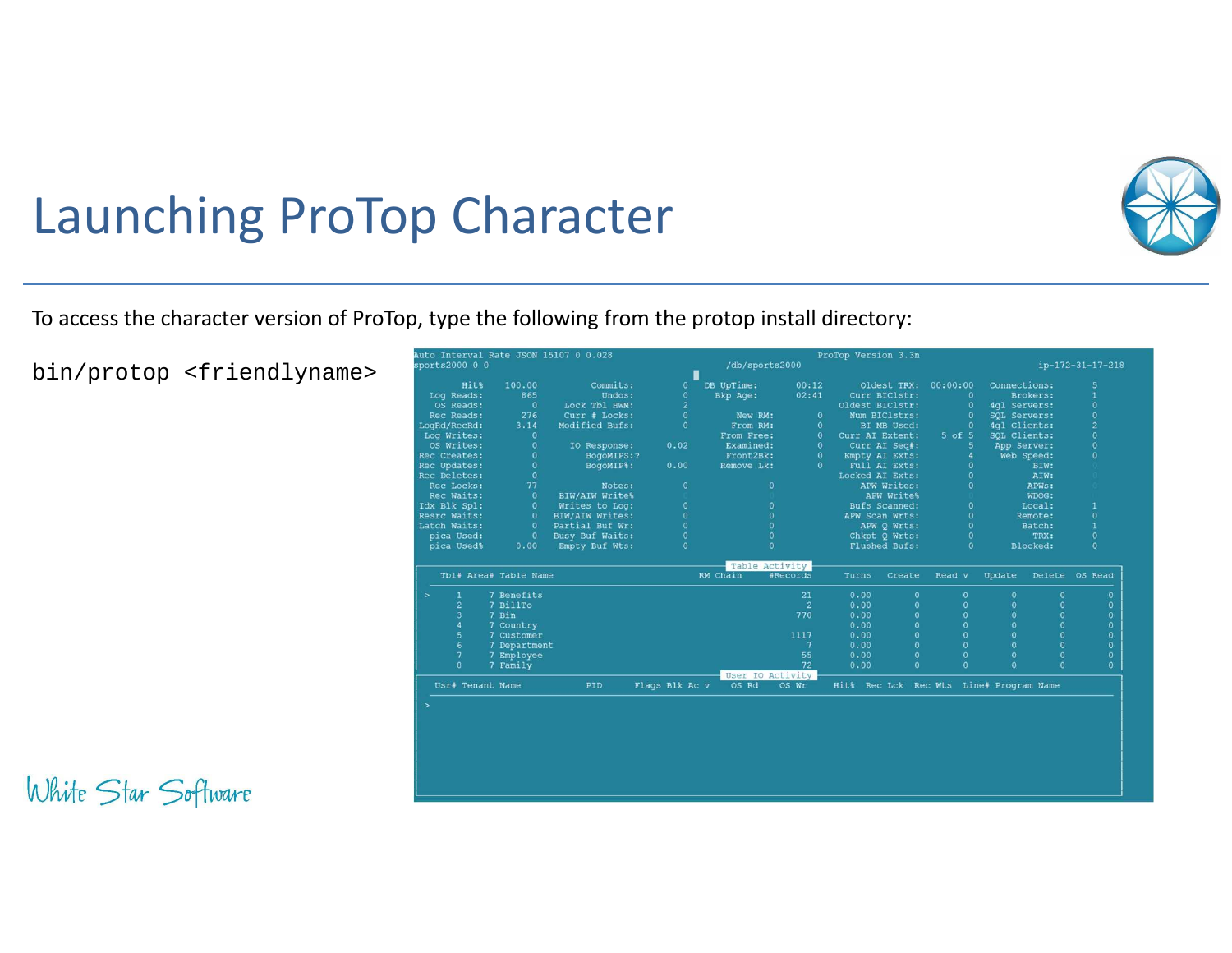

## **DBMonitor**

- Enables communication to the Portal
- Checks for updates
- Starts and stops agents for monitored databases
- Scans .lg files
- Sends heartbeat messages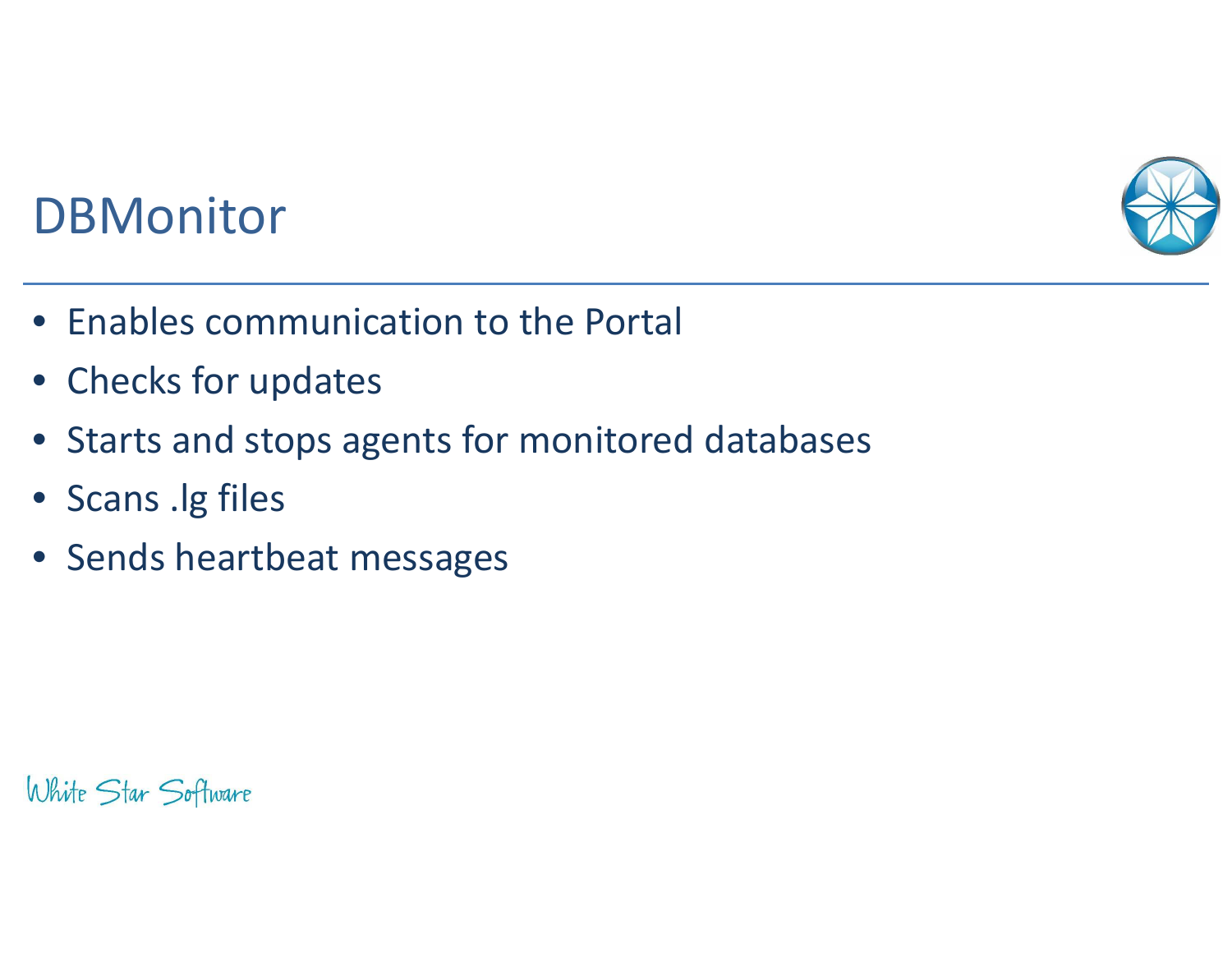

## Enable DBMonitor - UNIX

• Simply add the cron entry found in etc/crontab.pt3 - i.e.

# ProTop 3.x Monitoring# # launching every 15 minutes allows quick restart after system reboots or db crashes#0,15,30,45 \* \* \* \* /home/pt3n/bin/dbmonitor.sh >> /home/pt3n/log/dbmonitor.cron.log 2>&1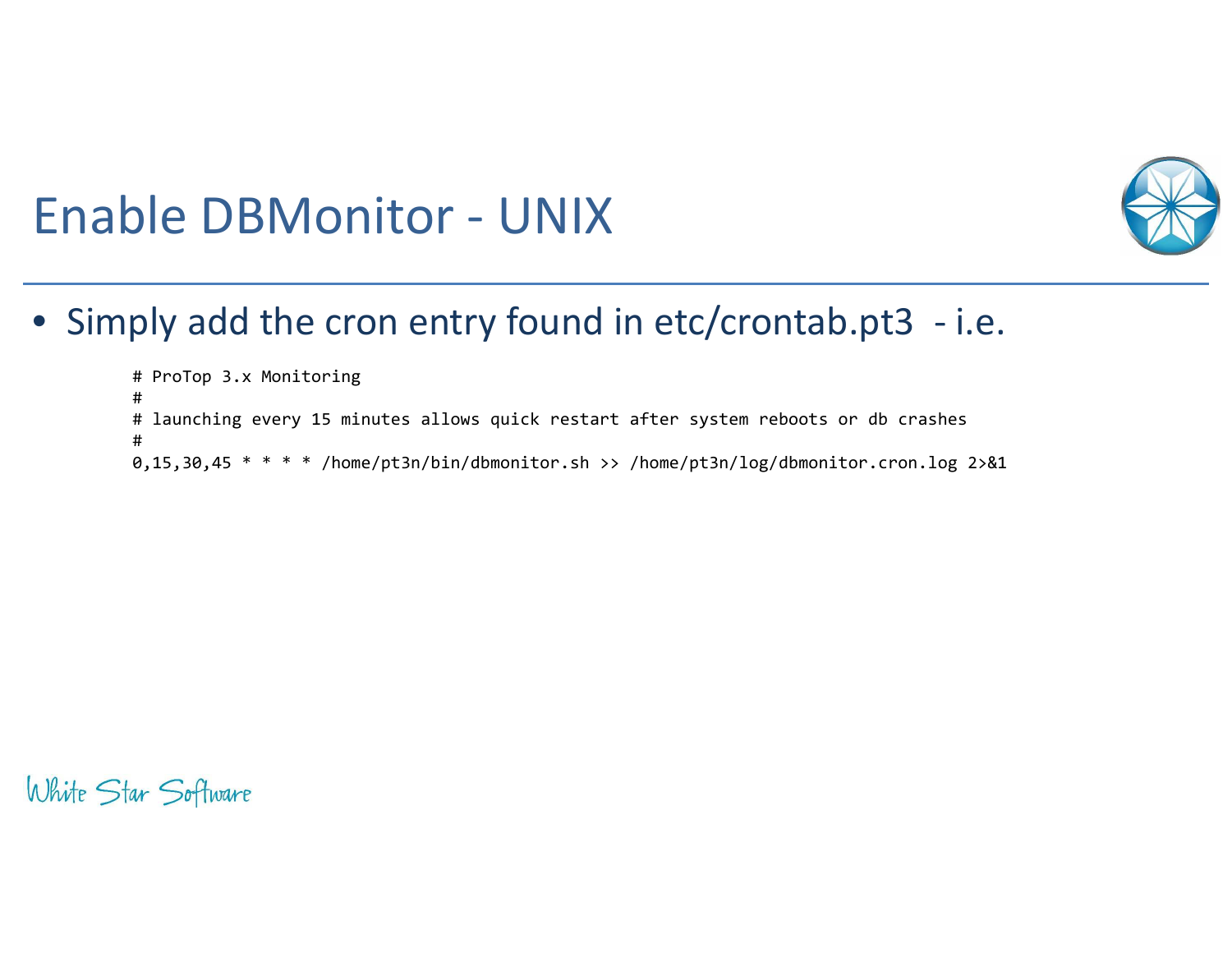

## Enable DBMonitor - Windows

- Verify if ProTop DB Monitor Service has been added in Windows Services.
- Create service by launching bin\nssm\_setup.bat with"Administrator" privileges:

| nkscut.bat     |                      | 10/6/2016 6:56 AM | Windows Batch File | 1 KB |
|----------------|----------------------|-------------------|--------------------|------|
| newdb.bat      | Open                 |                   | Indows Batch File  | 1 KB |
| nssm_edit.bat  | Edit                 |                   | Indows Batch File  | 1 KB |
| nssm_setup.bat | Print                |                   | Indows Batch File  | 1 KB |
| Dicamon.bat    | Run as administrator |                   | dows Batch File    | 1 KB |
| o protop.bat   | /−∠ip                |                   | dows Batch File    | 2 KB |
| protopenv.bat  | CRC SHA              |                   | Indows Batch File  | 2 KB |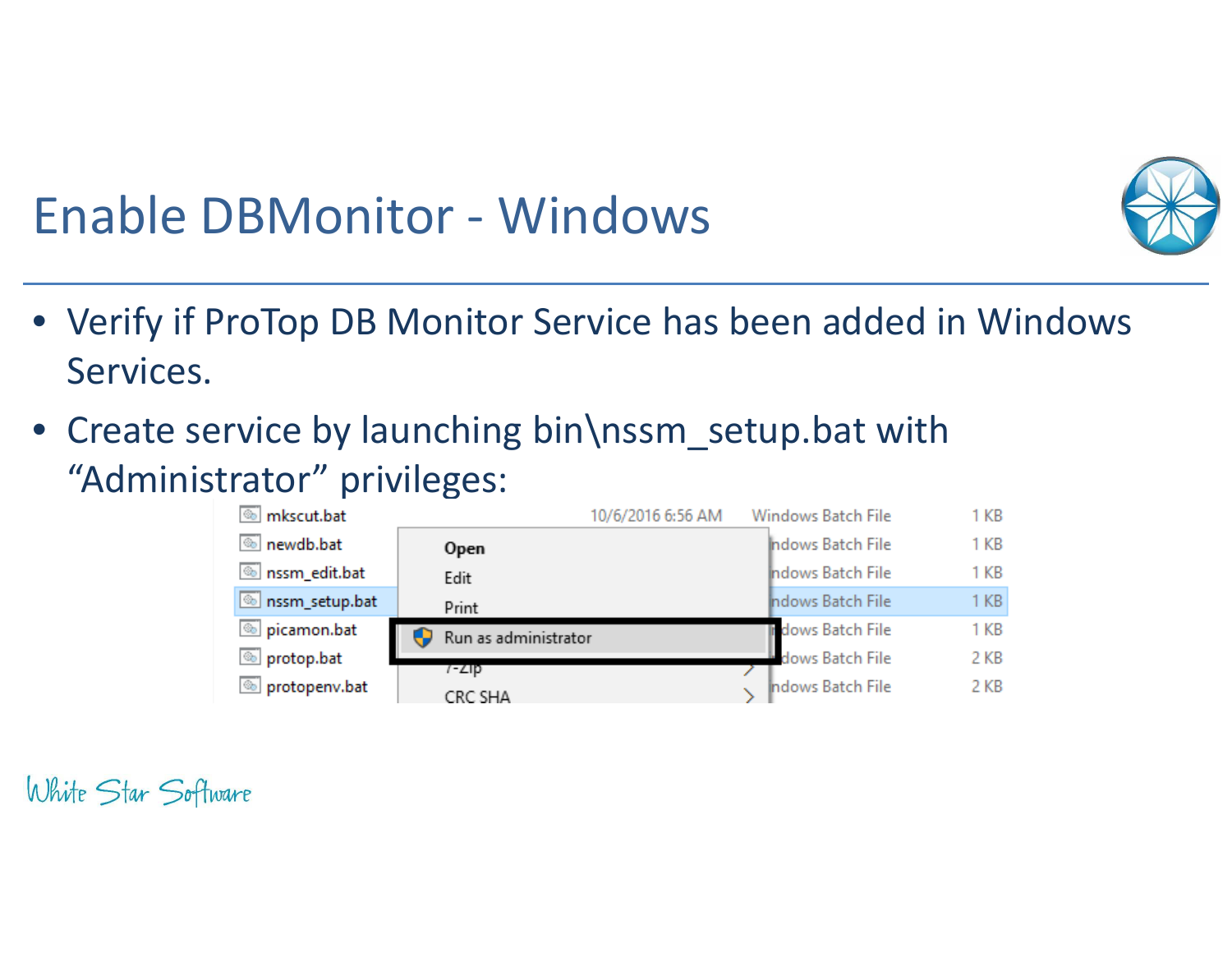

## Windows – Create Shortcuts

- Create desktop shortcut for Protop by executing: bin\mkscut.bat <FRIENDLY NAME>
- Example: proenv> c:\Protop\bin\mkscut.bat s2k

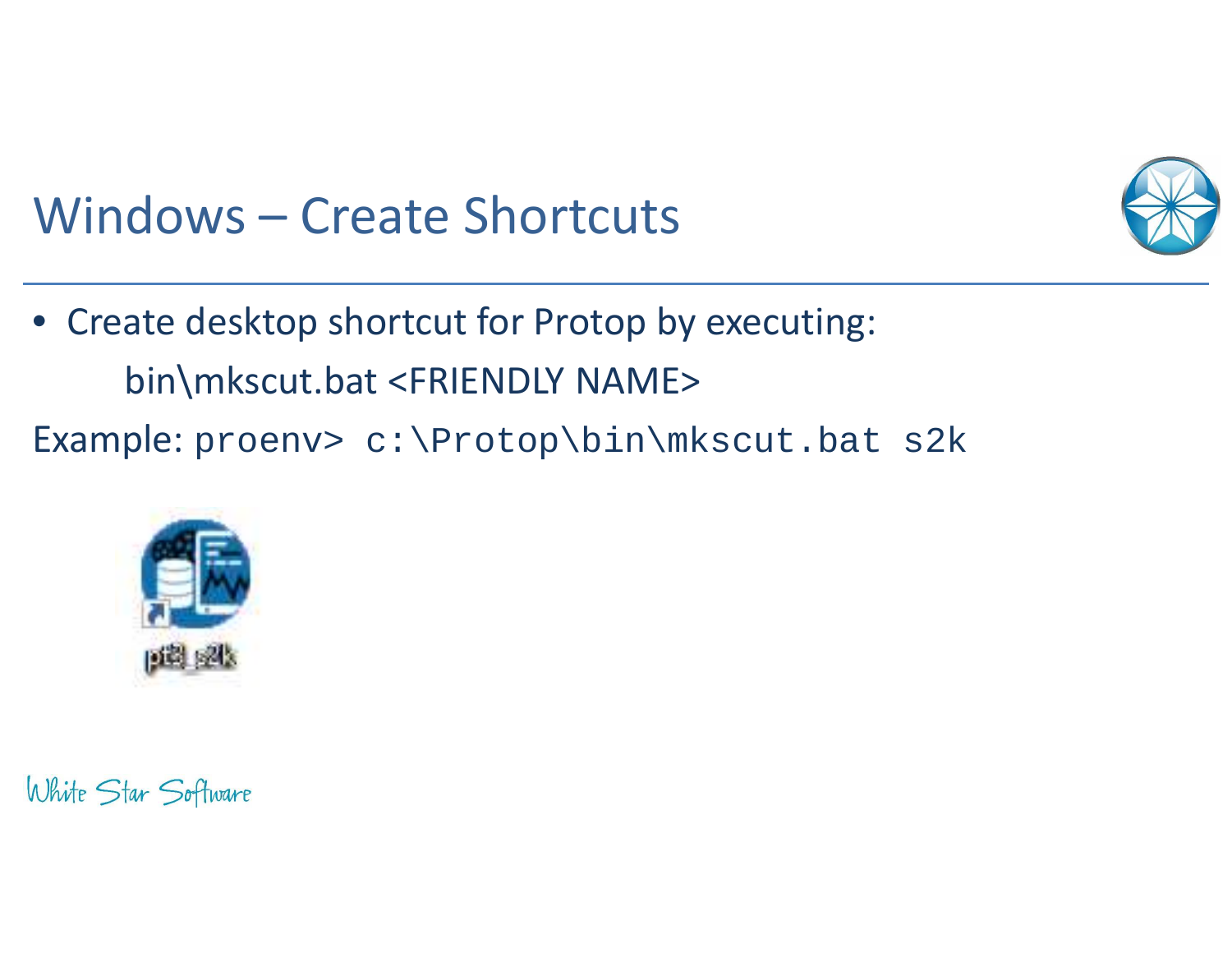

# Web Portal Setup

- Verify that you can reach dashboard.dbappraise.com:80 from your server:wget dashboard.dbappraise.com
- If you chose to have a custId created during the installation, you will receive instructions by e-mail with the subject "New ProTop custId" outlining instructions on how to access the web portal and how to complete the configuration.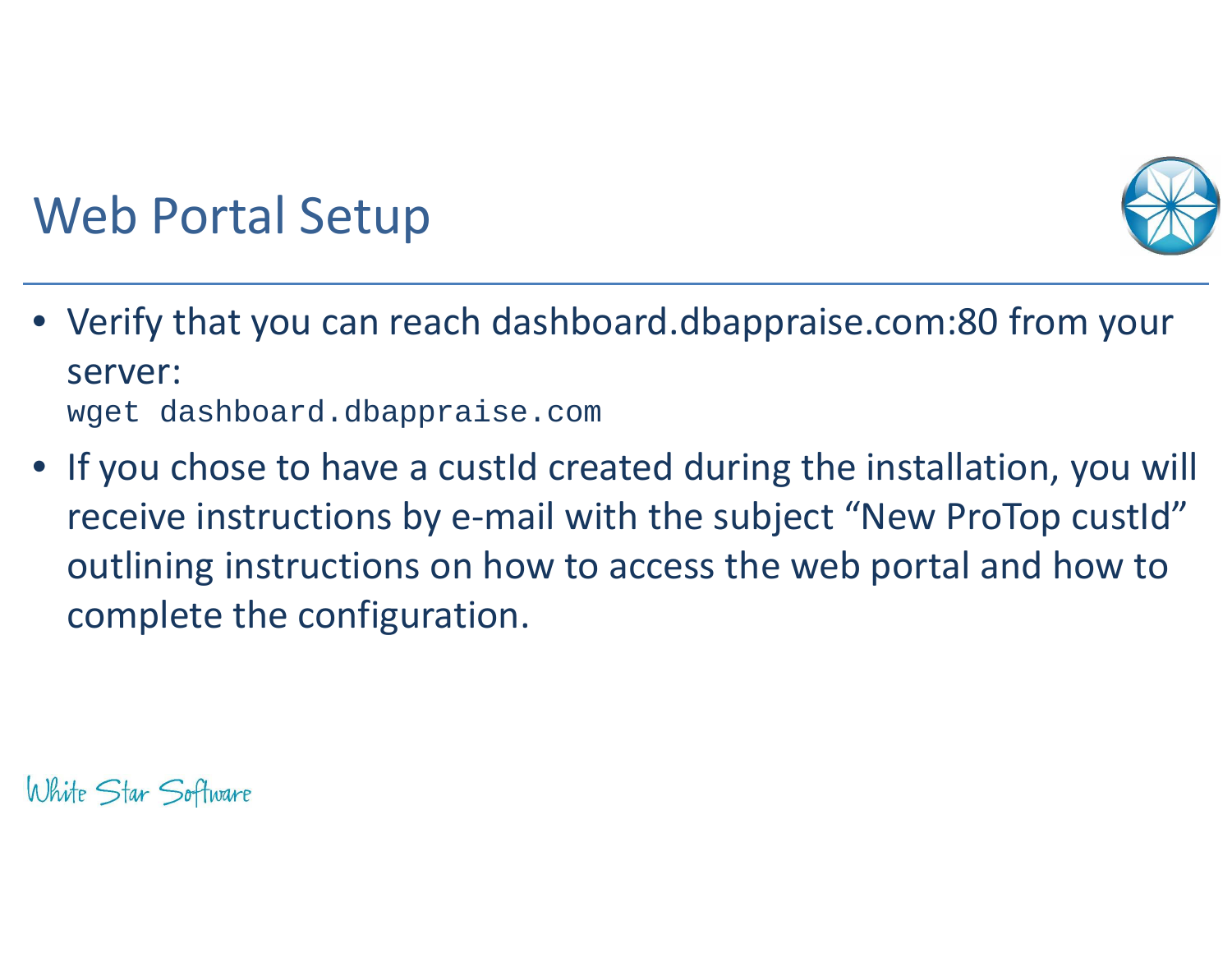

# Web Portal Setup

- $\bullet$  Refer to the e-mailed instructions on how to:
	- Log in to the ProTop Dashboard
	- Launch and schedule the ProTop3 DB Monitor (dbmonitor.sh for UNIX)
	- Add the corresponding "resource" (database) in the ProTop Dashboard
- **Note**: The DB Monitor reads etc/dblist.cfg and starts (or stops) ProTop agents that have the monitored flag set. If util/dbmonitor.pis running, the changes are implemented as soon as they are saved. There is no need to restart dbmonitor.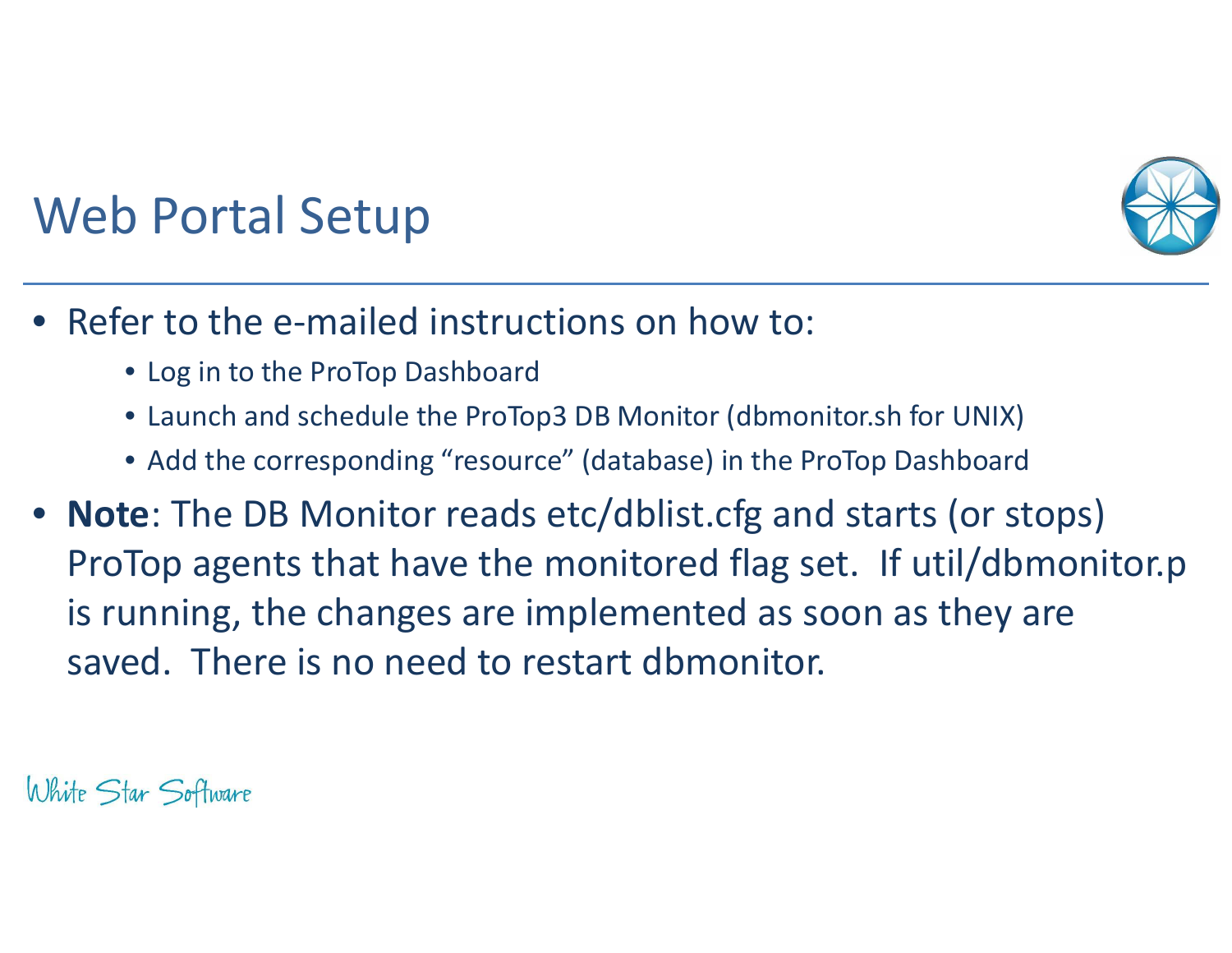

# Stopping Agents

- Remove .flg files from the ProTop tmp directory to stop agents cd tmprm pt3agent.<friendly name>.flg
- • Agents will auto-restart if they are scheduled in cron (UNIX) or if the ProTop DB Monitor service (Windows) is running
- Check for the ./util/dbmonitor .p
	- UNIX: ps –ef|grep util

```
dba 38596 1 0 Aug16 ? 00:00:39 /dlc/bin/_progres -1 -b -p 
./util/dbmonitor.p -param pt3test
```
– Windows: Check Windows Task Manager for \_progres with similar command line as above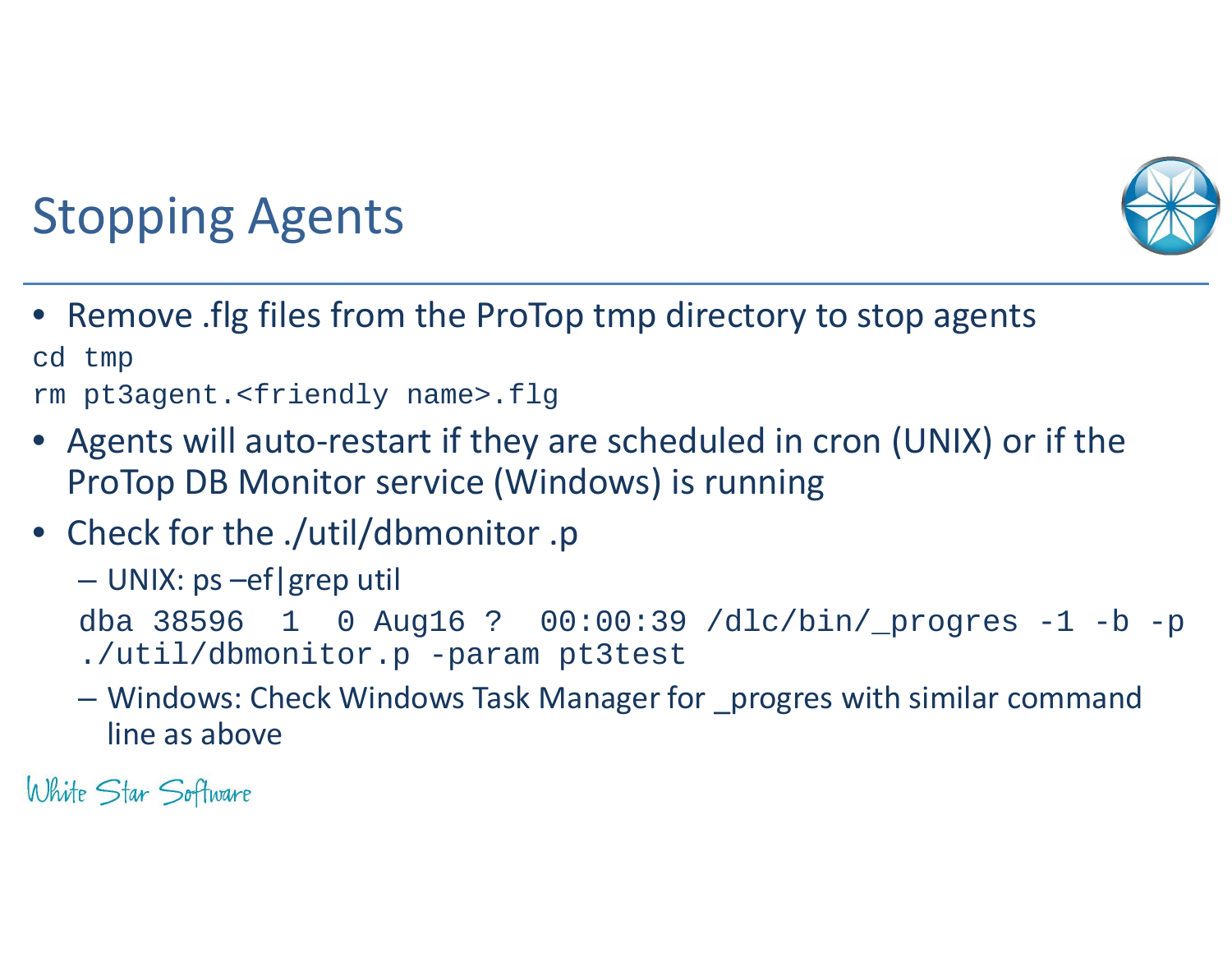

# **Debugging**

- Review log and error files:
	- $\mathcal{L}_{\mathcal{A}}$ log/dbmonitor.log
	- $\mathcal{L}_{\mathcal{A}}$ log/pt3agent.<FRIENDLY NAME>.log
	- $\mathcal{L}_{\mathcal{A}}$  , and the set of the set of the set of the set of the set of the set of the set of the set of the set of the set of the set of the set of the set of the set of the set of the set of the set of the set of th <mark>— err/dbmonitor.err</mark>
	- –err/pt3agent.<FRIENDLY NAME>.err